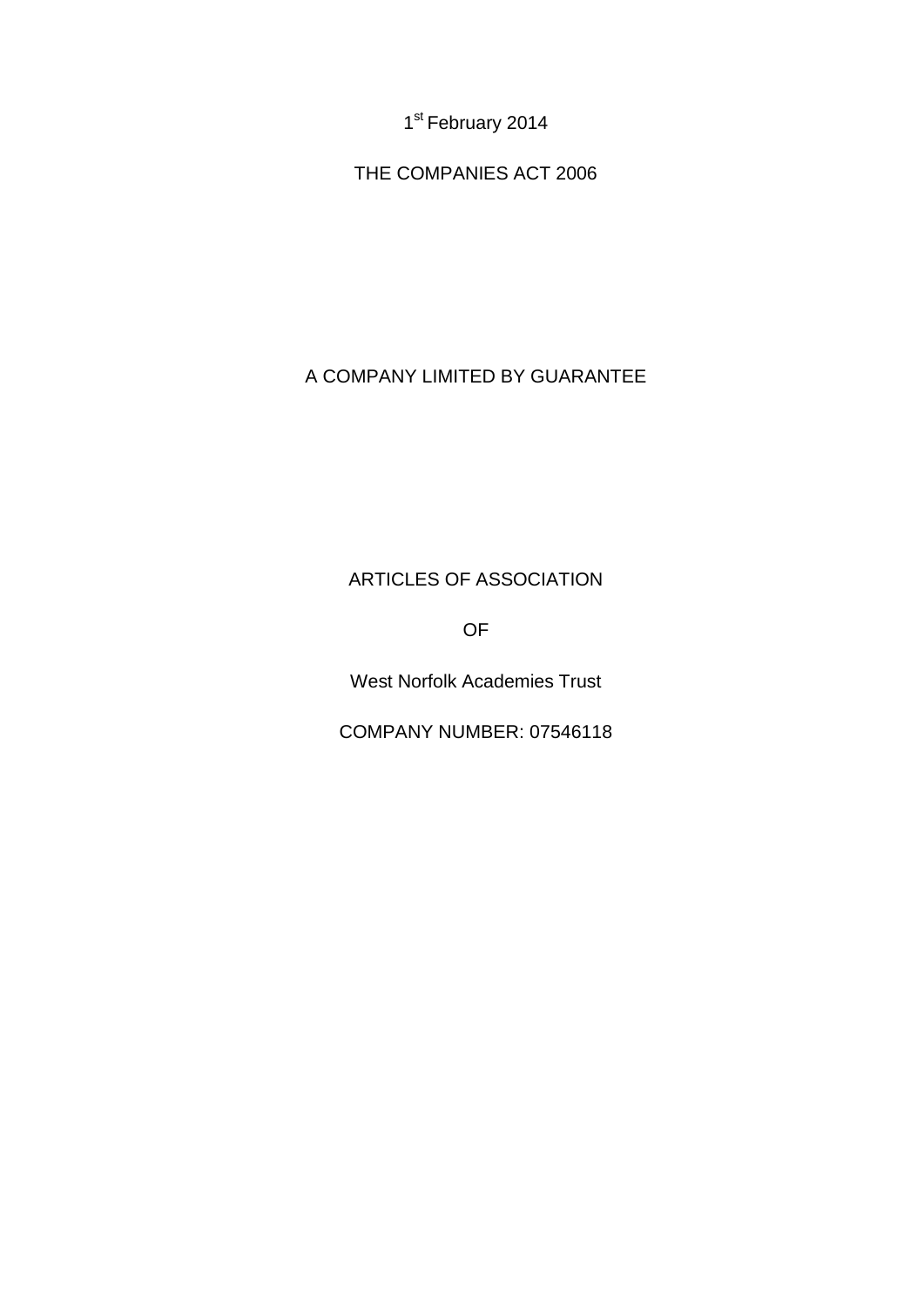### THE COMPANIES ACT 2006

### COMPANY LIMITED BY GUARANTEE

### ARTICLES OF ASSOCIATION

#### OF

#### WEST NORFOLK ACADEMIES TRUST

#### INTERPRETATION

- 1. In these Articles:
	- a. "the Academies" means all the schools and educational institutions referred to in Articles 4a) and established by the Company (and "Academy" shall mean any one of those schools or educational institutions)
	- b. "Academy Financial Year" means the academic year from 1<sup>st</sup> of September to  $31<sup>st</sup>$  of August of the following year;
	- c. "the Articles" means these Articles of Association of the Company;
	- d. "Chief Executive Officer" means such person as may be appointed by the Directors as the Chief Executive Officer of the Company
	- e. "Chief Inspector" means Her Majesty's Chief Inspector of Education, Children's Services and Skills or his successor;
	- f. "clear days" in relation to the period of a notice means the period excluding the day when the notice is given or deemed to be given and the day on which it is given or on which it is to take effect;
	- g. "Clerk" means the clerk to the Directors or any other person appointed to perform the duties of the clerk to the Directors, including a joint, assistant or deputy clerk;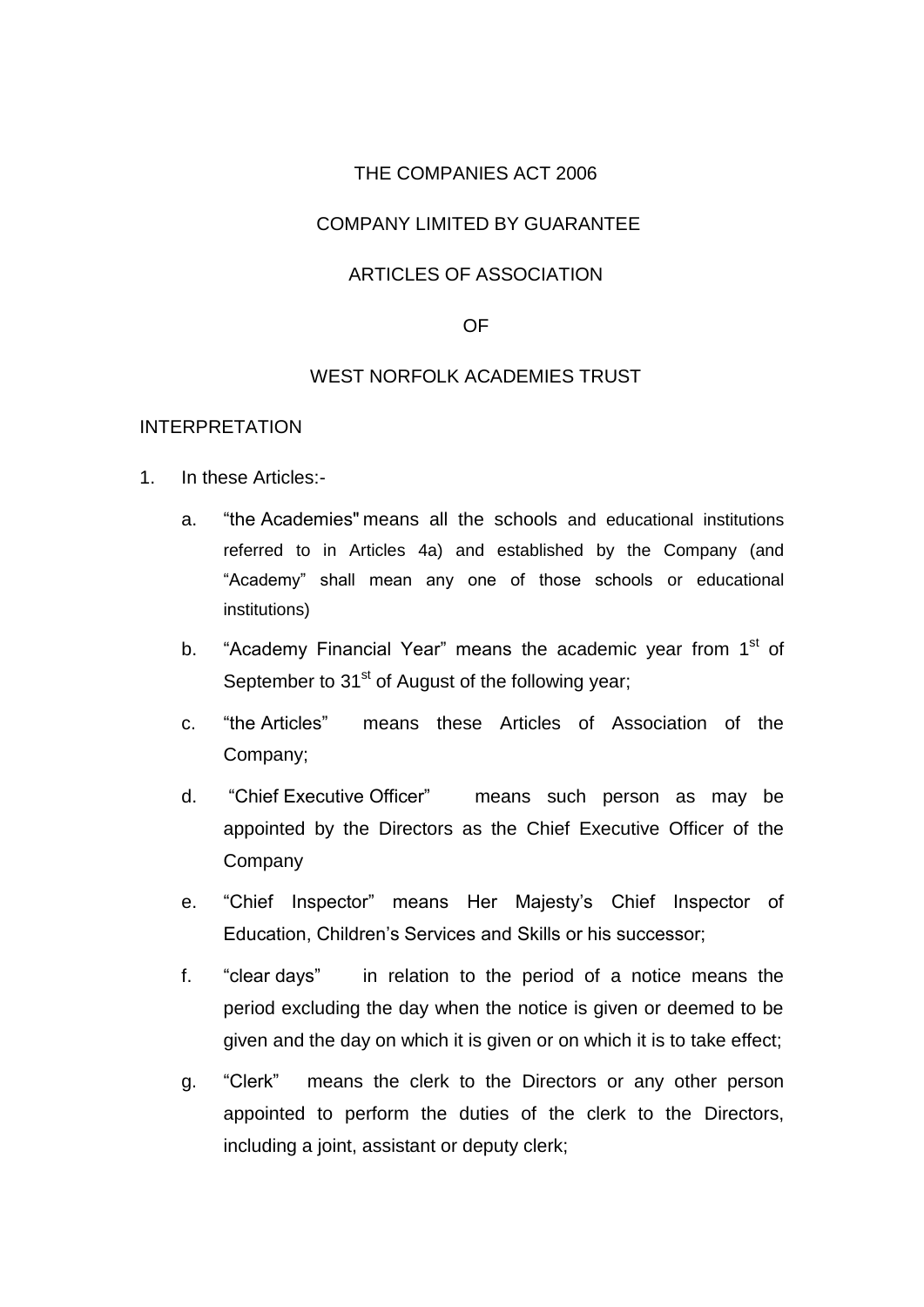- h. "the Company" means save as otherwise defined at Article 6.9 the company intended to be regulated by these Articles and referred to in Article 2;
- i. "the Directors" means save as otherwise defined at Article 6.9 the directors of the Company (and "Director" means any one of those directors);
- j. "financial expert"means an individual, company or firm who is authorised to give investment advice under the Financial Services and Markets Act 2000;
- k. "the LAs" means all the local authorities covering the areas in which the Academies are situated (and "the LA" shall mean any one of these local authorities);
- l. "Local Authority Associated Persons"means any person associated with any local authority within the meaning given in section 69 of the Local Government and Housing Act 1989;
- m. "Local Governing Bodies" means the committees appointed pursuant to Articles 100-101 and 104 (and "Local Governing Body" means any one of these committees);
- n. "Member" means a member of the Company and someone who as such is bound by the undertaking contained in Article 8;
- o. "the Memorandum" means the Memorandum of Association of the Company;
- p. "Office" means the registered office of the Company;
- q. "Parent Directors" means the Directors appointed pursuant to Articles 53 – 56 inclusive;
- r. "Principals" means the head teachers of the Academies (and "Principal" means any one of these head teachers);
- s. "Principal Regulator" means the body or person appointed as the Principal Regulator under the Charities Act 2011;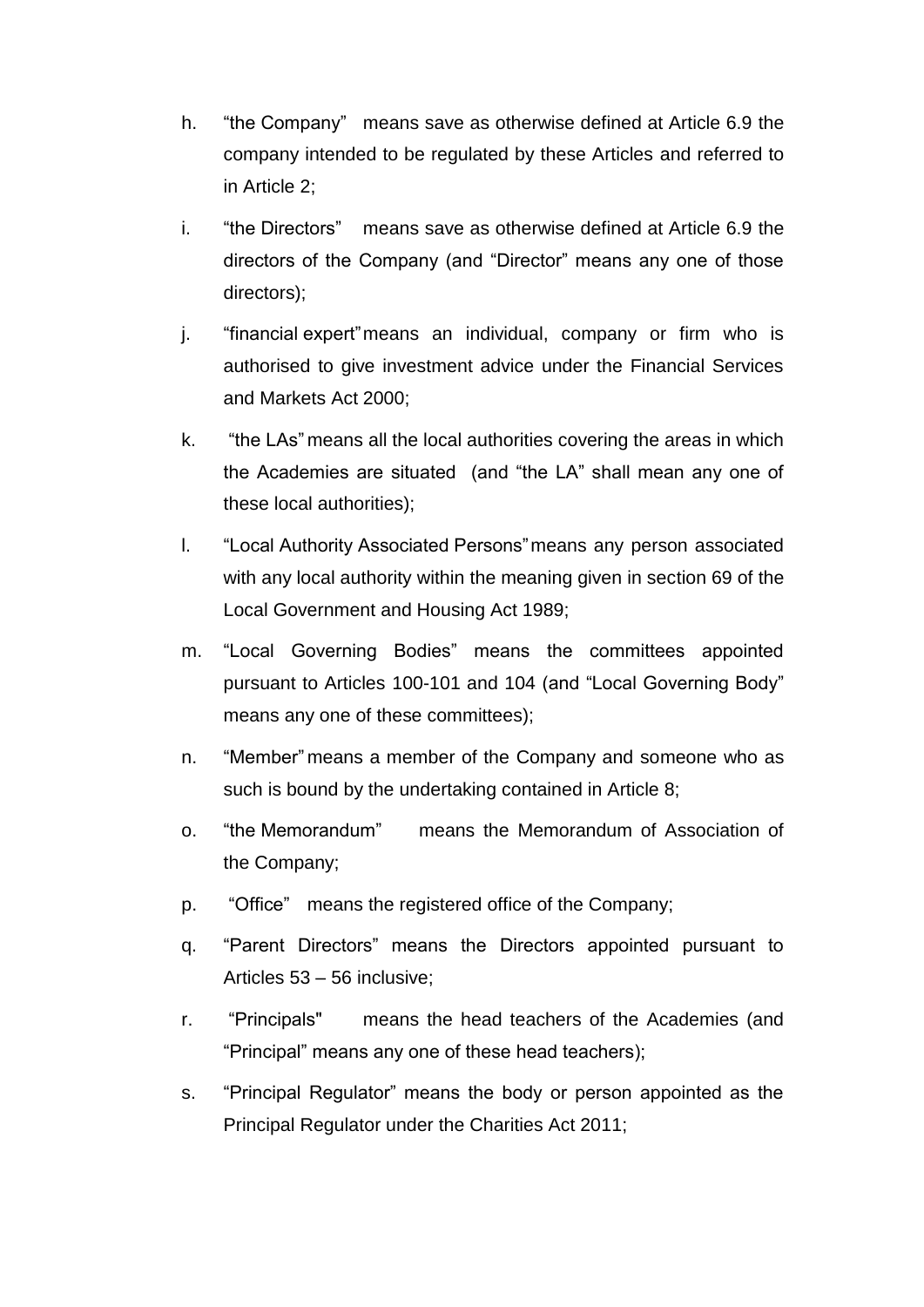- t. "Relevant Funding Agreements" means the agreement or agreements entered into by the Company and the Secretary of State under section 1 of the Academies Act 2010 for the establishment of each Academy, including any variation or supplemental agreements thereof;
- u. "the seal" means the common seal of the Company if it has one;
- v. "Secretary of State" means the Secretary of State for Education or successor;
- w. "Staff Director" means an employee of the Company who may be appointed as a Director pursuant to Article 50A;
- x. "teacher" means a person employed under a contract of employment or a contract for services or otherwise engaged to provide his services as a teacher at one or more Academies;
- y. "the United Kingdom" means Great Britain and Northern Ireland;
- z. words importing the masculine gender only shall include the feminine gender. Words importing the singular number shall include the plural number, and vice versa;
- aa. subject as aforesaid, words or expressions contained in these Articles shall, unless the context requires otherwise, bear the same meaning as in the Companies Act 2006, as appropriate;
- bb. any reference to a statute or statutory provision shall include any statute or statutory provision which replaces or supersedes such statute or statutory provision including any modification or amendment thereto.

2. The Company's name is West Norfolk Academies Trust (and in this document it is called "**the Company**").

3. The Company's registered office is to be situated in England and Wales.

**OBJECT**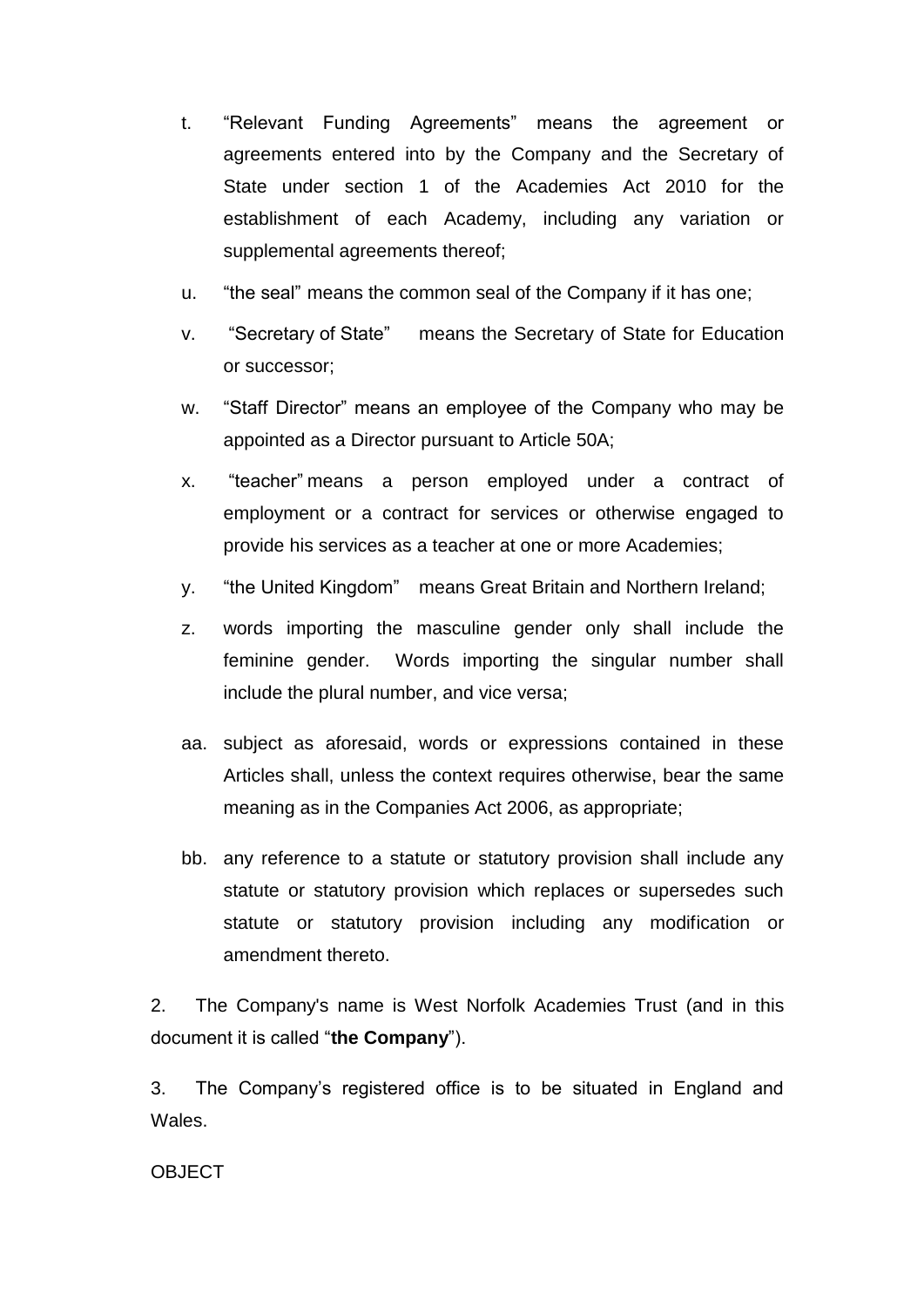4. The Company's object ("**the Object**") is specifically restricted to the following:

> to advance for the public benefit education in the United Kingdom, in particular but without prejudice to the generality of the foregoing by establishing, maintaining, carrying on, managing and developing schools ("**the mainstream Academies**") offering a broad and balanced curriculum or educational institutions which are principally concerned with providing full-time or part-time education for children of compulsory school age who, by reason of illness, exclusion from school or otherwise, may not for any period receive suitable education unless alternative provision is made for them ("the alternative provision Academies") or 16 to 19 Academies offering a curriculum appropriate to the needs of its students ("the 16 to 19 Academies") or schools specially organised to make special educational provision for pupils with Special Educational Needs ("the Special Academies").

5. In furtherance of the Object but not further or otherwise the Company may exercise the following powers:-

- (a) to draw, make, accept, endorse, discount, execute and issue promissory notes, bills, cheques and other instruments, and to operate bank accounts in the name of the Company;
- (b) to raise funds and to invite and receive contributions provided that in raising funds the Company shall not undertake any substantial permanent trading activities and shall conform to any relevant statutory regulations;
- (c) to acquire, alter, improve and (subject to such consents as may be required by law) to charge or otherwise dispose of property;
- (d) subject to Article 6 below to employ such staff, as are necessary for the proper pursuit of the Object and to make all reasonable and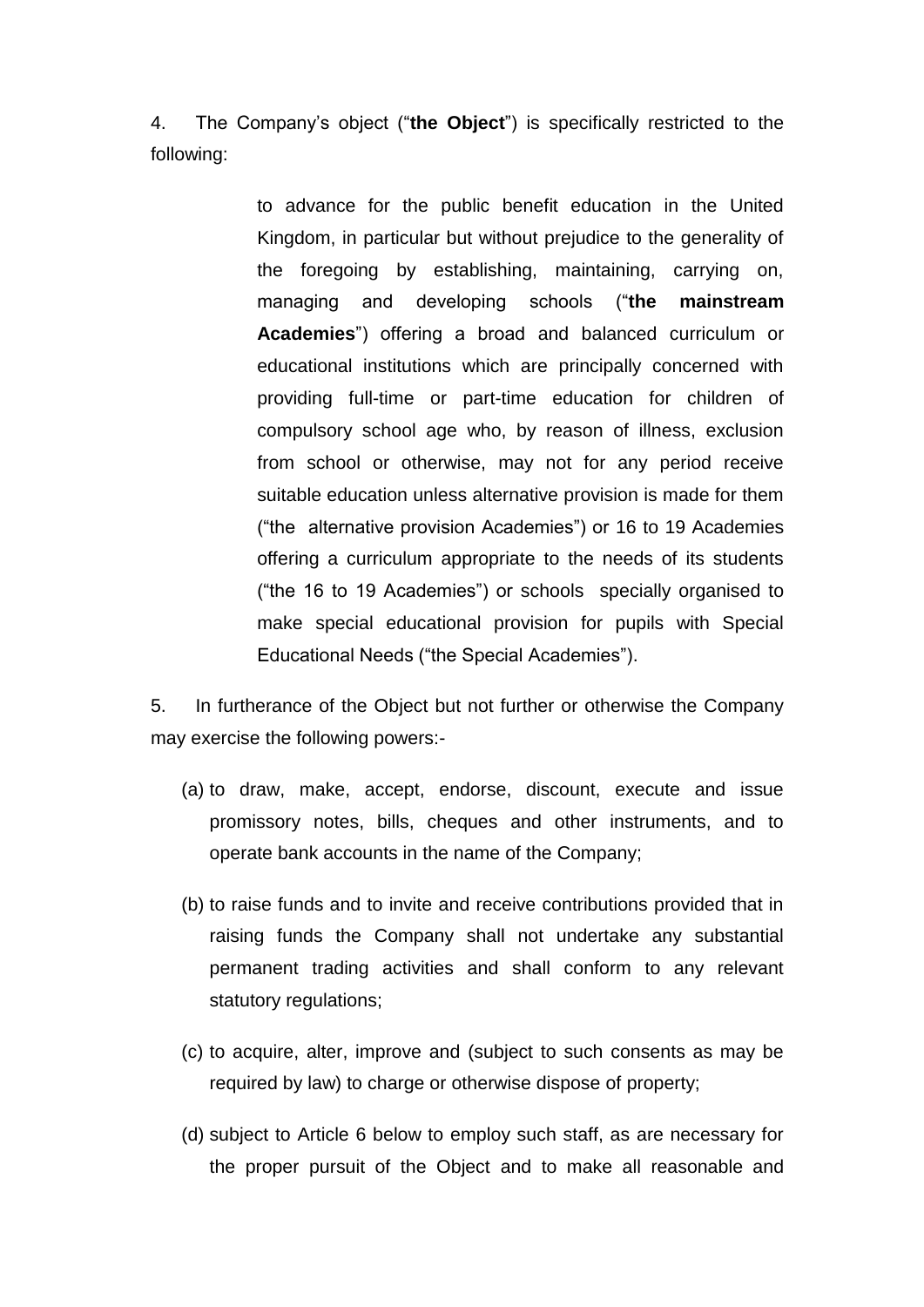necessary provision for the payments of pensions and superannuation to staff and their dependants;

- (e) to establish or support, whether financially or otherwise, any charitable trusts, associations or institutions formed for all or any of the Object;
- (f) to co-operate with other charities, other independent and maintained schools, schools maintained by a local authority, 16-19 Academies, alternative provision Academies, institutions within the further education sector, voluntary bodies and statutory authorities operating in furtherance of the Object and to exchange information and advice with them;
- (g) to pay out of funds of the Company the costs, charges and expenses of and incidental to the formation and registration of the Company;
- (h) to establish, maintain, carry on, manage and develop the Academies at locations to be determined by the Directors;
- (i) to offer scholarships, exhibitions, prizes and awards to pupils and students former pupils and former students, and otherwise to encourage and assist pupils and students and former pupils and former students;
- (j) to provide educational facilities and services to students of all ages and the wider community for the public benefit;
- (k) to carry out research into the development and application of new techniques in education and to their approach to curriculum development and delivery and to publish the results of such research, and to develop means of benefiting from application of the experience of industry, commerce, other schools, educational institutions and the voluntary sector to the education of pupils and students in academies;
- (l) subject to such consents as may be required by law and/or by any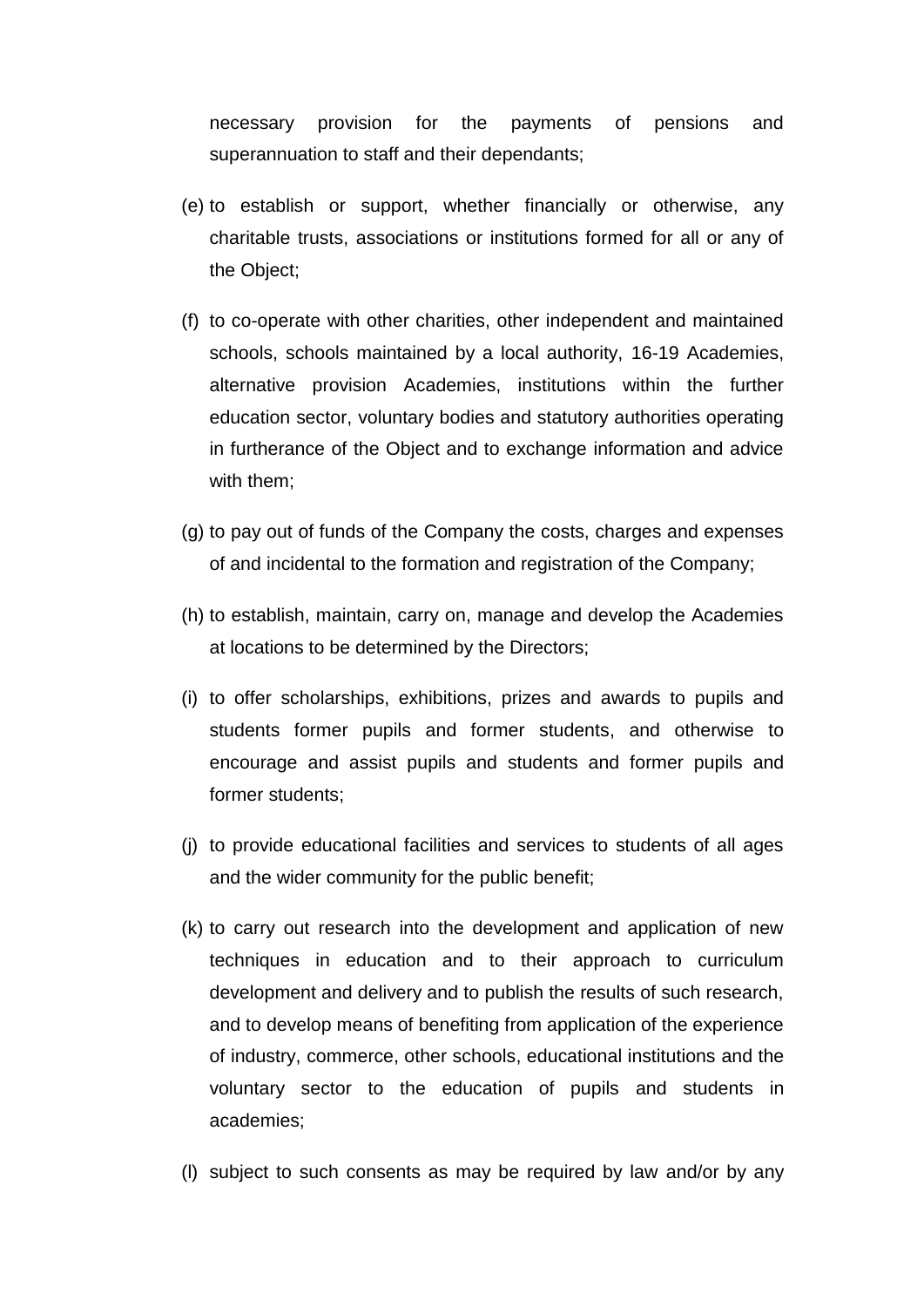contract entered into by or on behalf of the Company, to borrow and raise money for the furtherance of the Object in such manner and on such security as the Company may think fit;

- (m) to deposit or invest any funds of the Company not immediately required for the furtherance of its object (but to invest only after obtaining such advice from a financial expert as the Directors consider necessary and having regard to the suitability of investments and the need for diversification);
- (n) to delegate the management of investments to a financial expert, but only on terms that:
	- (i) the investment policy is set down in writing for the financial expert by the Directors;
	- (ii) every transaction is reported promptly to the Directors;
	- (iii) the performance of the investments is reviewed regularly with the Directors;
	- (iv) the Directors are entitled to cancel the delegation arrangement at any time;
	- (v) the investment policy and the delegation arrangement are reviewed at least once a year;
	- (vi) all payments due to the financial expert are on a scale or at a level which is agreed in advance and are notified promptly to the Directors on receipt; and
	- (vii) the financial expert must not do anything outside the powers of the Directors;
- (o) to arrange for investments or other property of the Company to be held in the name of a nominee company acting under the control of the Directors or of a financial expert acting under their instructions, and to pay any reasonable fee required;
- (p) to provide indemnity insurance to Directors in accordance with, and subject to the conditions of section 232 to 235 of the Companies Act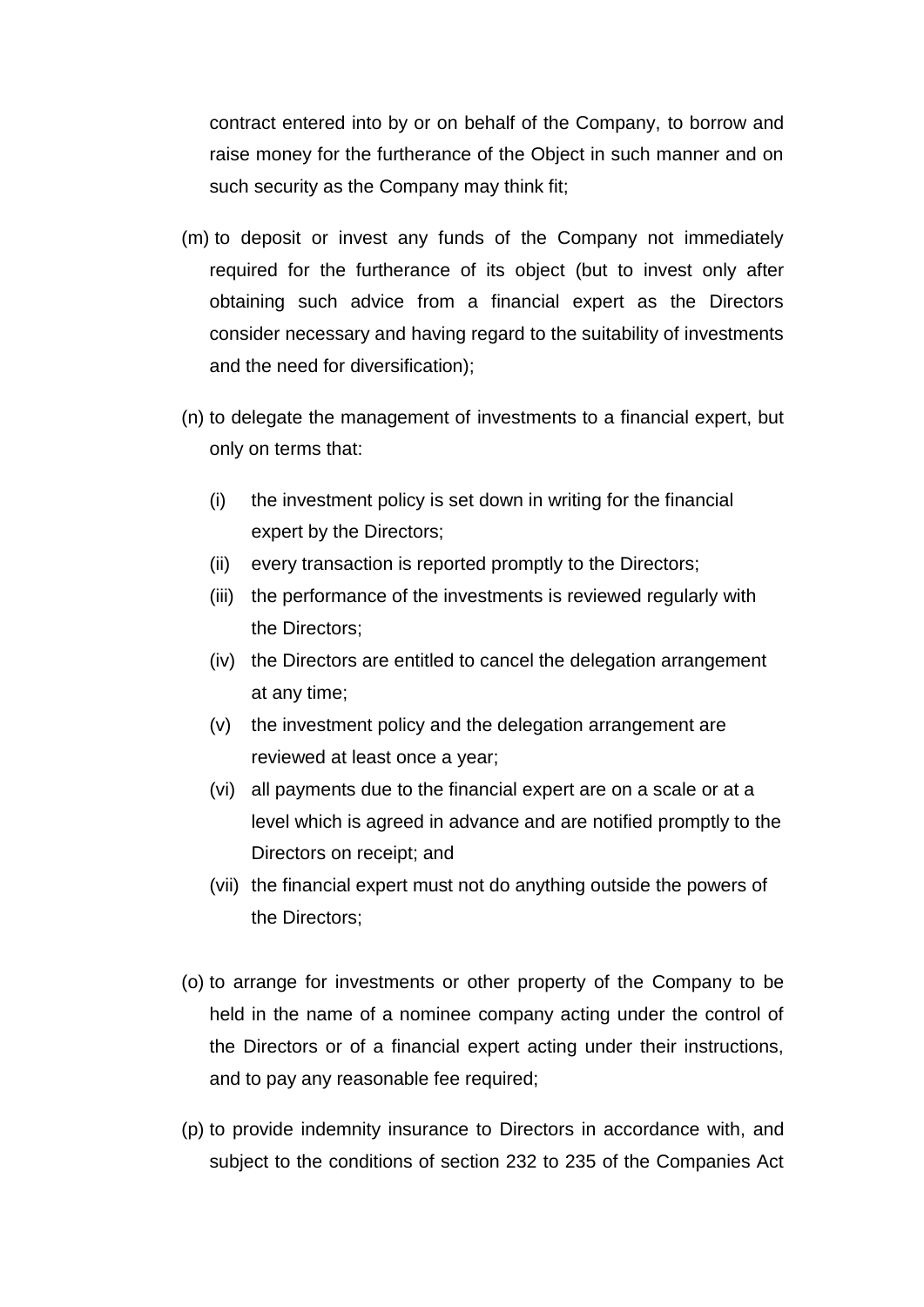2006, section 189 of the Charities Act 2011 or any other provision of law applicable to charitable companies and any such indemnity is limited accordingly;

- (q) not used;
- (r) to establish subsidiary companies to carry on any trade or business for the purpose of raising funds for the Company;
- (s) to do all such other lawful things as are necessary for or are incidental to or conducive to the achievement of the Objects.

6.1 The income and property of the Company shall be applied solely towards the promotion of the Object.

6.2 None of the income or property of the Company may be paid or transferred directly or indirectly by way of dividend bonus or otherwise by way of profit to any member of the Company. Nonetheless a member of the Company who is not also a Director may:

- a) benefit as a beneficiary of the Company;
- b) be paid reasonable and proper remuneration for any goods or services supplied to the Company;
- c) be paid rent for premises let by the member of the Company if the amount of the rent and other terms of the letting are reasonable and proper; and
- d) be paid interest on money lent to the Company at a reasonable and proper rate, such rate not to exceed 2 per cent per annum below the base lending rate of a UK clearing bank selected by the Directors, or 0.5%, whichever is the higher.

6.3 A Director may benefit from any indemnity insurance purchased at the Company's expense to cover the liability of the Directors which by virtue of any rule of law would otherwise attach to them in respect of any negligence, default or breach of trust or breach of duty of which they may be guilty in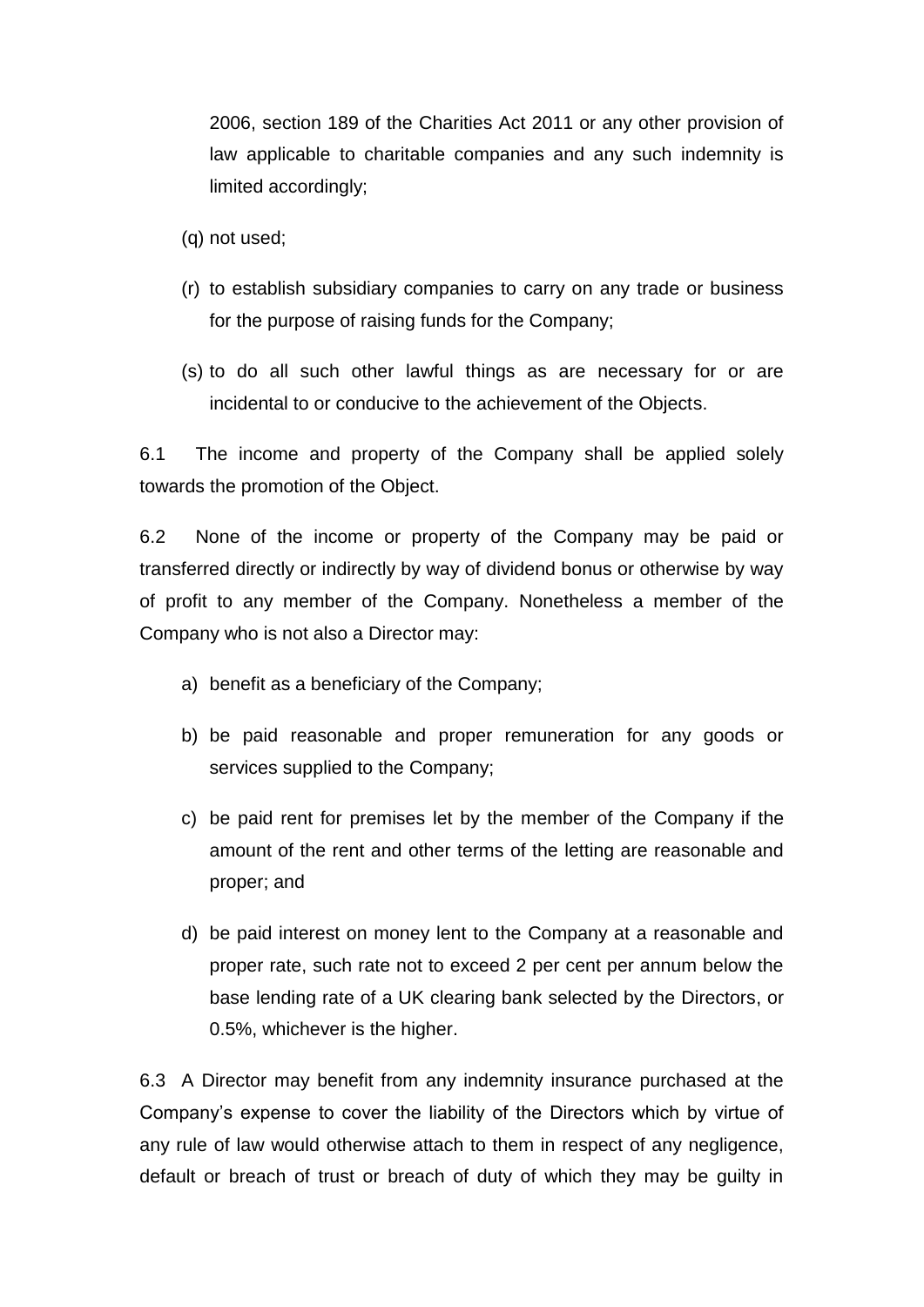relation to the Company: Provided that any such insurance shall not extend to: (i) any claim arising from any act or omission which Directors knew to be a breach of trust or breach of duty or which was committed by the Directors in reckless disregard to whether it was a breach of trust or breach of duty or not; and (ii) the costs of any unsuccessful defence to a criminal prosecution brought against the Directors in their capacity as directors of the Company. Further, this Article does not authorise a Director to benefit from any indemnity insurance that would be rendered void by any provision of the Companies Act 2006, the Charities Act 2011 or any other provision of law.

6.4 A company, which has shares listed on a recognised stock exchange and of which any one Director holds no more than 1% of the issued capital of that company, may receive fees, remuneration or other benefit in money or money's worth from the Company.

6.5 A Director may at the discretion of the Directors be reimbursed from the property of the Company for reasonable expenses properly incurred by him or her when acting on behalf of the Company, but excluding expenses in connection with foreign travel.

6.6 No Director may:

- (a) buy any goods or services from the Company;
- (b) sell goods, services, or any interest in land to the Company;
- (c) be employed by, or receive any remuneration from the Company (other than the Chief Executive Officer whose employment and/or remuneration is subject to the procedure and conditions in Article 6.8);

(d) receive any other financial benefit from the Company;

unless:

- (i) the payment is permitted by Article 6.7 and the Directors follow the procedure and observe the conditions set out in Article 6.8; or
- (ii) the Directors obtain the prior written approval of the Charity Commission and fully comply with any procedures it prescribes.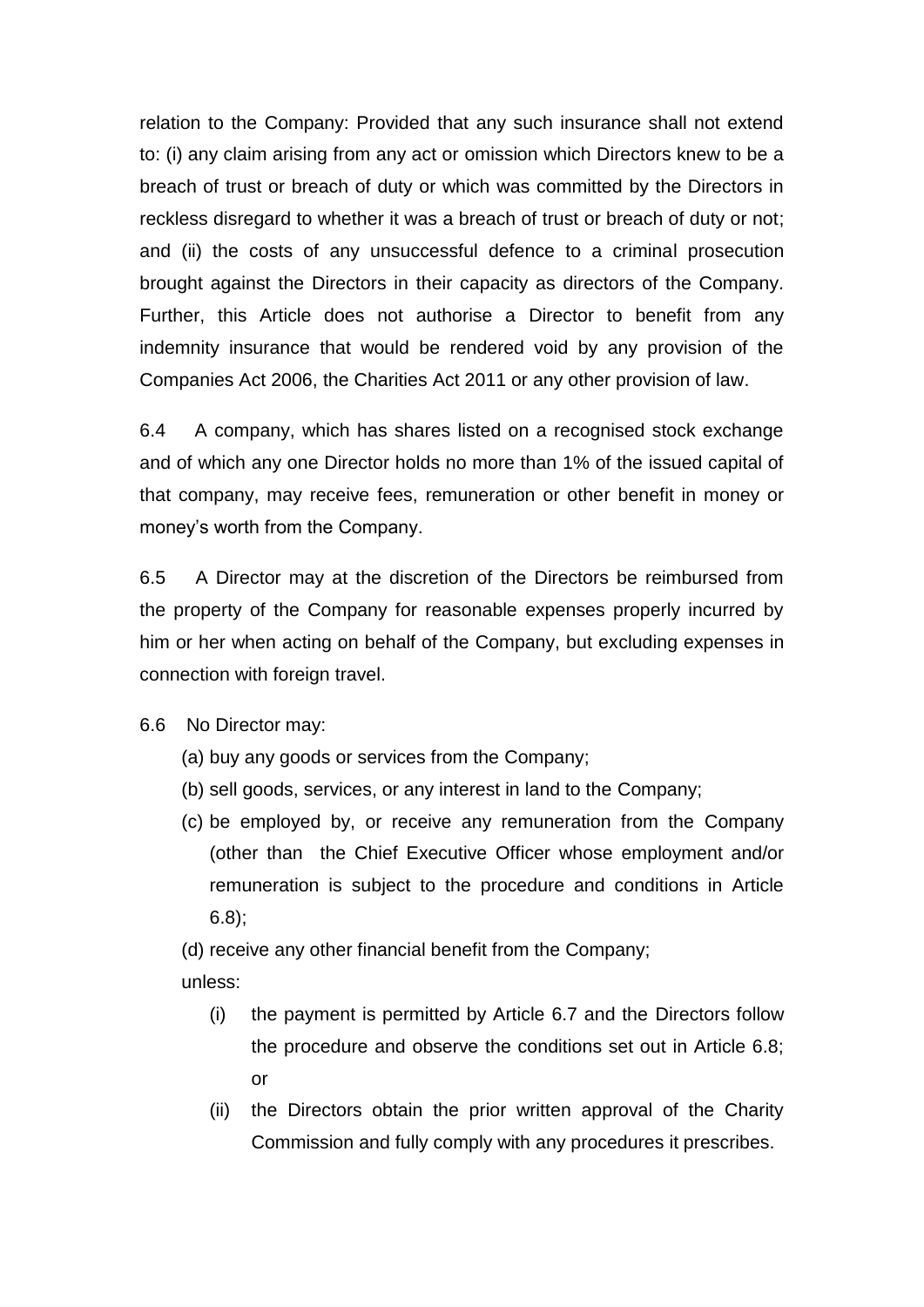- 6.7 Subject to Article 6.8, a Director may:
	- a) receive a benefit from the Company in the capacity of a beneficiary of the Company.
	- b) be employed by the Company or enter into a contract for the supply of goods or services to the Company, other than for acting as a Director.
	- c) receive interest on money lent to the Company at a reasonable and proper rate not exceeding 2% per annum below the base rate of a clearing bank to be selected by the Directors, or 0.5%, whichever is the higher.
	- d) receive rent for premises let by the Director to the Company if the amount of the rent and the other terms of the lease are reasonable and proper.

6.8 The Company and its Directors may only rely upon the authority provided by Article 6.7 if each of the following conditions is satisfied:

- (a) the remuneration or other sums paid to the Director do not exceed an amount that is reasonable in all the circumstances.
- (b) the Director is absent from the part of any meeting at which there is discussion of:
	- i) his or her employment, remuneration, or any matter concerning the contract, payment or benefit; or
	- ii) his or her performance in the employment, or his or her performance of the contract; or
	- iii) any proposal to enter into any other contract or arrangement with him or her or to confer any benefit upon him or her that would be permitted under Article 6.7; or
	- (iv) any other matter relating to a payment or the conferring of any benefit permitted by Article 6.7.

(c) the Director does not vote on any such matter and is not to be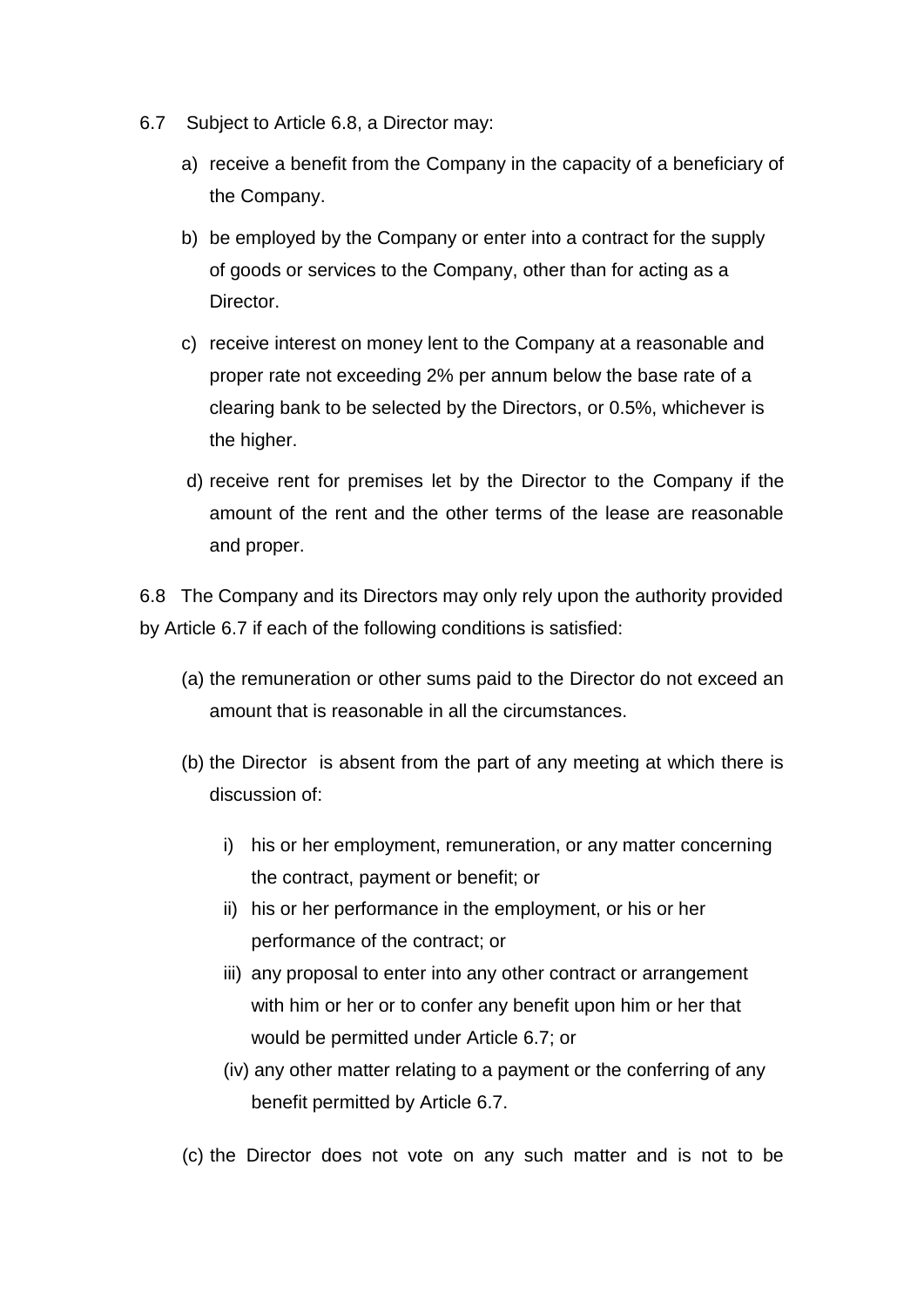counted when calculating whether a quorum of Directors is present at the meeting.

- (d) save in relation to employing or contracting with the Chief Executive Officer the other Directors are satisfied that it is in the interests of the Company to employ or to contract with that Director rather than with someone who is not a Director. In reaching that decision the Directors must balance the advantage of employing a Director against the disadvantages of doing so (especially the loss of the Director's services as a result of dealing with the Director's conflict of interest).
- (e) the reason for their decision is recorded by the Directors in the minute book.
- (f) a majority of the Directors then in office have received no such payments or benefit.

6.8A The provision in Article 6.6 (c) that no Director may be employed by or receive any remuneration from the Company (other than a Staff Director and the Chief Executive Officer) does not apply to an employee of the Company who is subsequently elected or appointed as a Director save that this Article shall only allow such a Director to receive remuneration or benefit from the Company in his capacity as an employee of the Company and provided that the procedure as set out in Articles 6.8(b)(i), (ii) and 6.8 (c) is followed.

- 6.9 In Articles 6.2-6.9:
	- (a) "company" shall include any company in which the Company:
		- holds more than 50% of the shares; or
		- controls more than 50% of the voting rights attached to the shares; or
		- has the right to appoint one or more Directors to the Board of the Company.

(b) "Director" shall include any child, stepchild, parent, grandchild,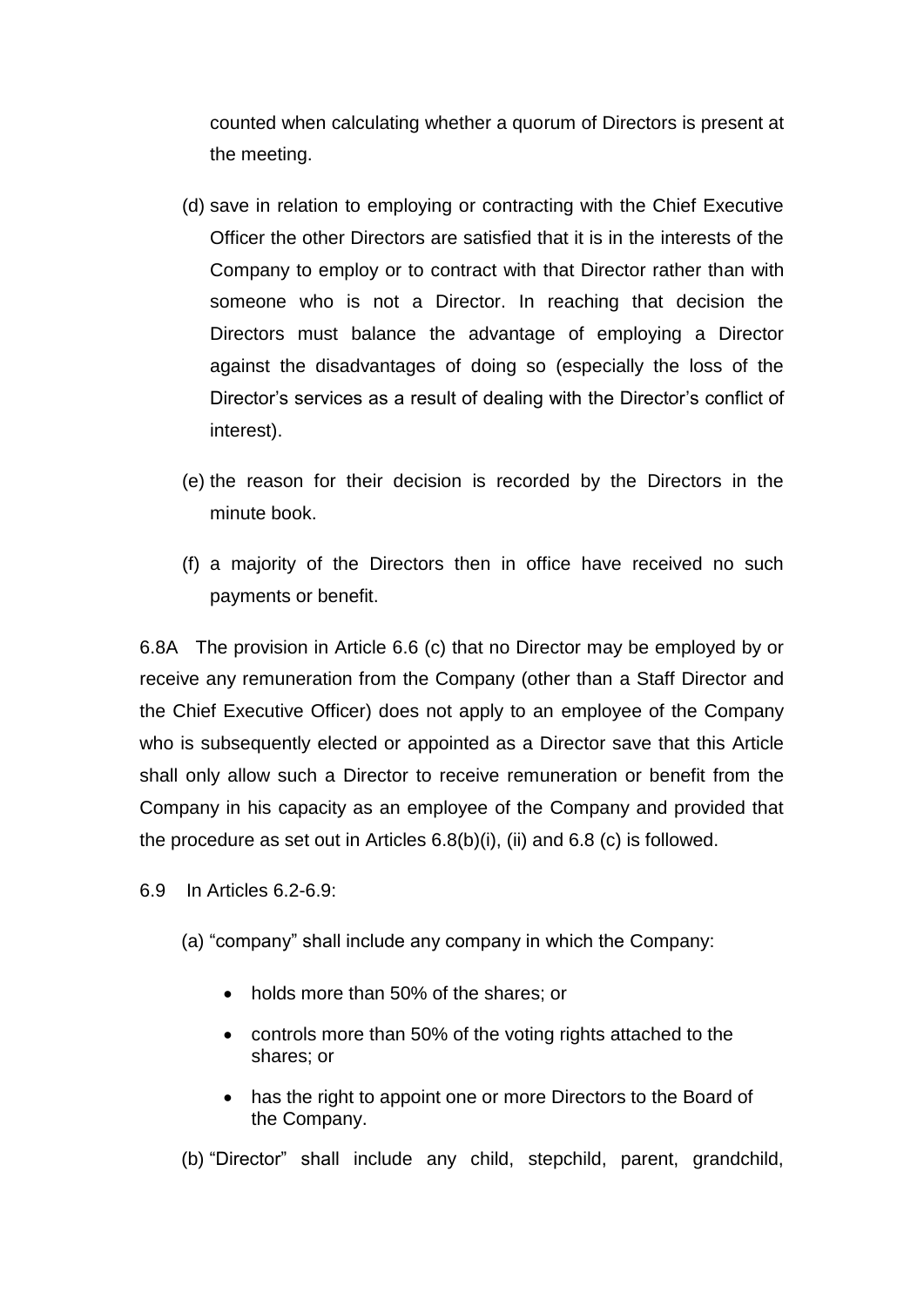grandparent, brother, sister or spouse of the Director or any person living with the Director as his or her partner.

- (c) the employment or remuneration of a Director includes the engagement or remuneration of any firm or company in which the Director is:
	- (i) a partner;
	- (ii) an employee;
	- (iii) a consultant;
	- (iv) a director;
	- (v) a member; or
	- (vi) a shareholder, unless the shares of the company are listed on a recognised stock exchange and the Director holds less than 1% of the issued capital.
- 7. The liability of the members of the Company is limited.

8. Every member of the Company undertakes to contribute such amount as may be required (not exceeding £10) to the Company's assets if it should be wound up while he or she is a member or within one year after he or she ceases to be a member, for payment of the Company's debts and liabilities before he or she ceases to be a member, and of the costs, charges and expenses of winding up, and for the adjustment of the rights of the contributories among themselves.

9. If the Company is wound up or dissolved and after all its debts and liabilities (including any under section 2 of the Academies Act 2010) have been satisfied there remains any property it shall not be paid to or distributed among the members of the Company, but shall be given or transferred to some other charity or charities having objects similar to the Object which prohibits the distribution of its or their income and property to an extent at least as great as is imposed on the Company by Article 6 above, chosen by the members of the Company at or before the time of dissolution and if that cannot be done then to some other charitable object.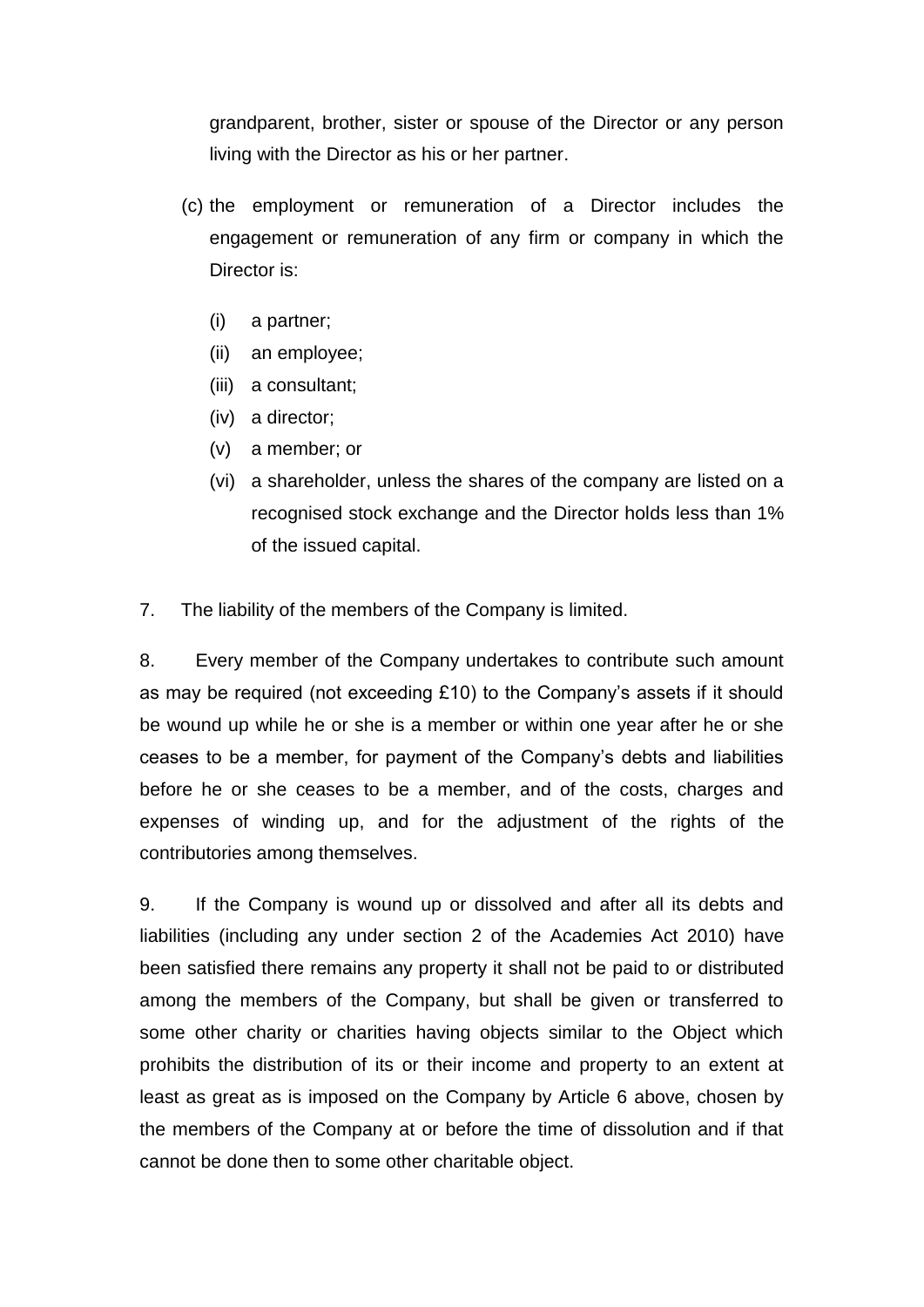10. Not used.

11. No alteration or addition shall be made to or in the provisions of the Articles which would have the effect (a) that the Company would cease to be a company to which section 60 of the Companies Act 2006 applies; or (b) that the Company would cease to be a charity.

### MEMBERS

- 12. The Members of the Company shall comprise
	- a. the signatories to the Memorandum;
	- b. 1 person who may be appointed by the Secretary of State in the event that the Secretary of State appoints a person for this purpose
	- c. the chairman of the Directors; and
	- d. any person appointed under Article 16;

13. Each of the persons entitled to appoint Members in Article 12 shall have the right from time to time by written notice delivered to the Office to remove any Member appointed by them and to appoint a replacement Member to fill a vacancy whether resulting from such removal or otherwise.

- 14. If any of the persons entitled to appoint Members in Article 12:
	- a) in the case of an individual, die or become legally incapacitated;
	- b) in the case of a corporate entity, cease to exist and are not replaced by a successor institution; or
	- c) becomes insolvent or makes any arrangement or composition with their creditors generally;

their right to appoint Members under these Articles shall vest in the remaining Members.

15. Membership will terminate automatically if: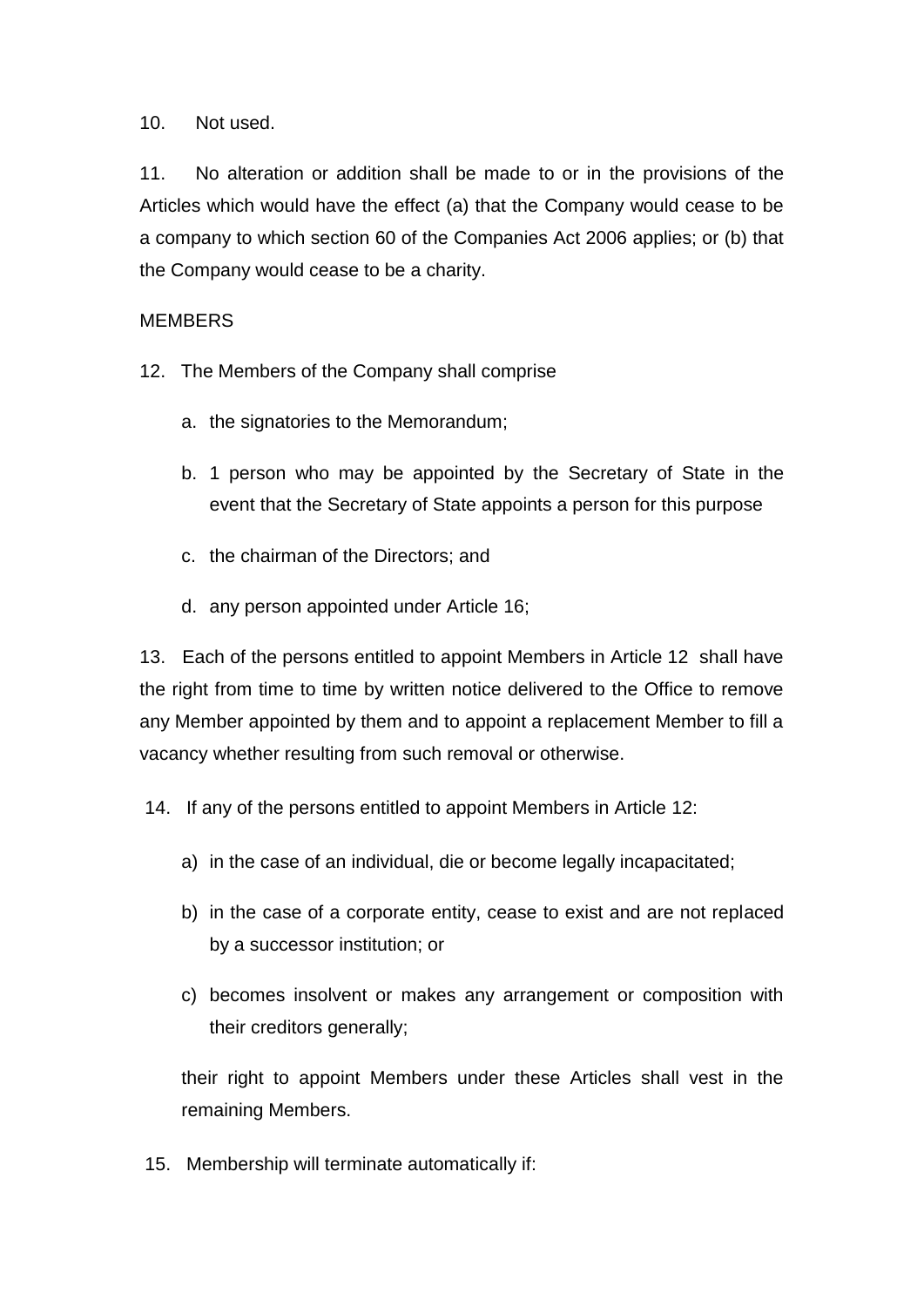- a) a Member (which is a corporate entity) ceases to exist and is not replaced by a successor institution;
- b) a Member (which is an individual) dies or becomes incapable by reason of illness or injury of managing and administering his or her own affairs; or
- c) a Member becomes insolvent or makes any arrangement or composition with that Member's creditors generally.

15A. The Members may agree unanimously in writing to remove any Member(s) who is a signatory to the Memorandum (save that the agreement of a signatory to the Memorandum who is to be removed shall not be required), provided that it is in the interests of the Company to remove such a Member(s).

16. The Members may agree by passing a special resolution in writing to appoint such additional Members as they think fit and may agree by passing a special resolution in writing to remove any such additional Members provided that such appointment or removal is in the interests of the Company.

17. Every person nominated to be a Member of the Company shall either sign a written consent to become a Member or sign the register of Members on becoming a Member.

18. Any Member may resign provided that after such resignation the number of Members is not less than three. A Member shall cease to be one immediately on the receipt by the Company of a notice in writing signed by the person or persons entitled to remove him under Articles 13 or 16 provided that no such notice shall take effect when the number of Members is less than three unless it contains or is accompanied by the appointment of a replacement Member.

### GENERAL MEETINGS

19. Not used.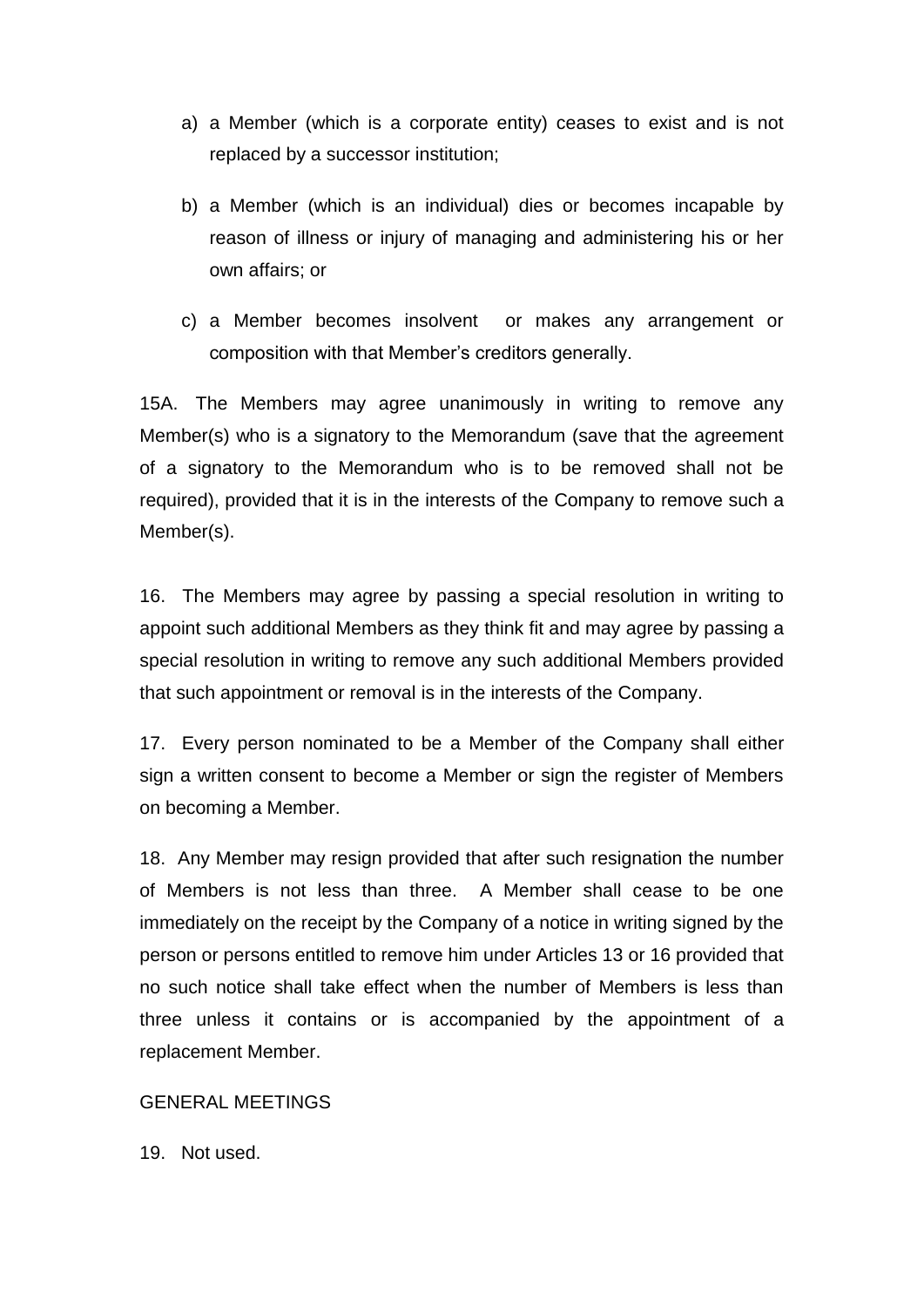20. The Directors may call general meetings and, on the requisition of Members pursuant to the provisions of the Companies Act 2006, shall forthwith proceed to convene a general meeting in accordance with that Act. If there are not within the United Kingdom sufficient Directors to call a general meeting, any Director or any Member of the Company may call a general meeting.

### NOTICE OF GENERAL MEETINGS

21. General meetings shall be called by at least fourteen clear days' notice but a general meeting may be called by shorter notice if it is so agreed by a majority in number of Members having a right to attend and vote and together representing not less than 90% of the total voting rights at that meeting.

The notice shall specify the time and place of the meeting and the general nature of the business to be transacted and, in the case of an Annual General Meeting, shall specify the meeting as such. The notice shall also state that the Member is entitled to appoint a proxy.

The notice shall be given to all the Members, to the Directors and auditors.

22. The accidental omission to give notice of a meeting to, or the non-receipt of notice of a meeting by, any person entitled to receive notice shall not invalidate the proceedings at that meeting.

## PROCEEDINGS AT GENERAL MEETINGS

23. No business shall be transacted at any meeting unless a quorum is present. A Member counts towards the quorum by being present either in person or by proxy. Two persons entitled to vote upon the business to be transacted, each being a Member or a proxy of a Member or a duly authorised representative of a Member organisation shall constitute a quorum.

24. If a quorum is not present within half an hour from the time appointed for the meeting, or if during a meeting a quorum ceases to be present, the meeting shall stand adjourned to the same day in the next week at the same time and place or to such time and place as the Directors may determine.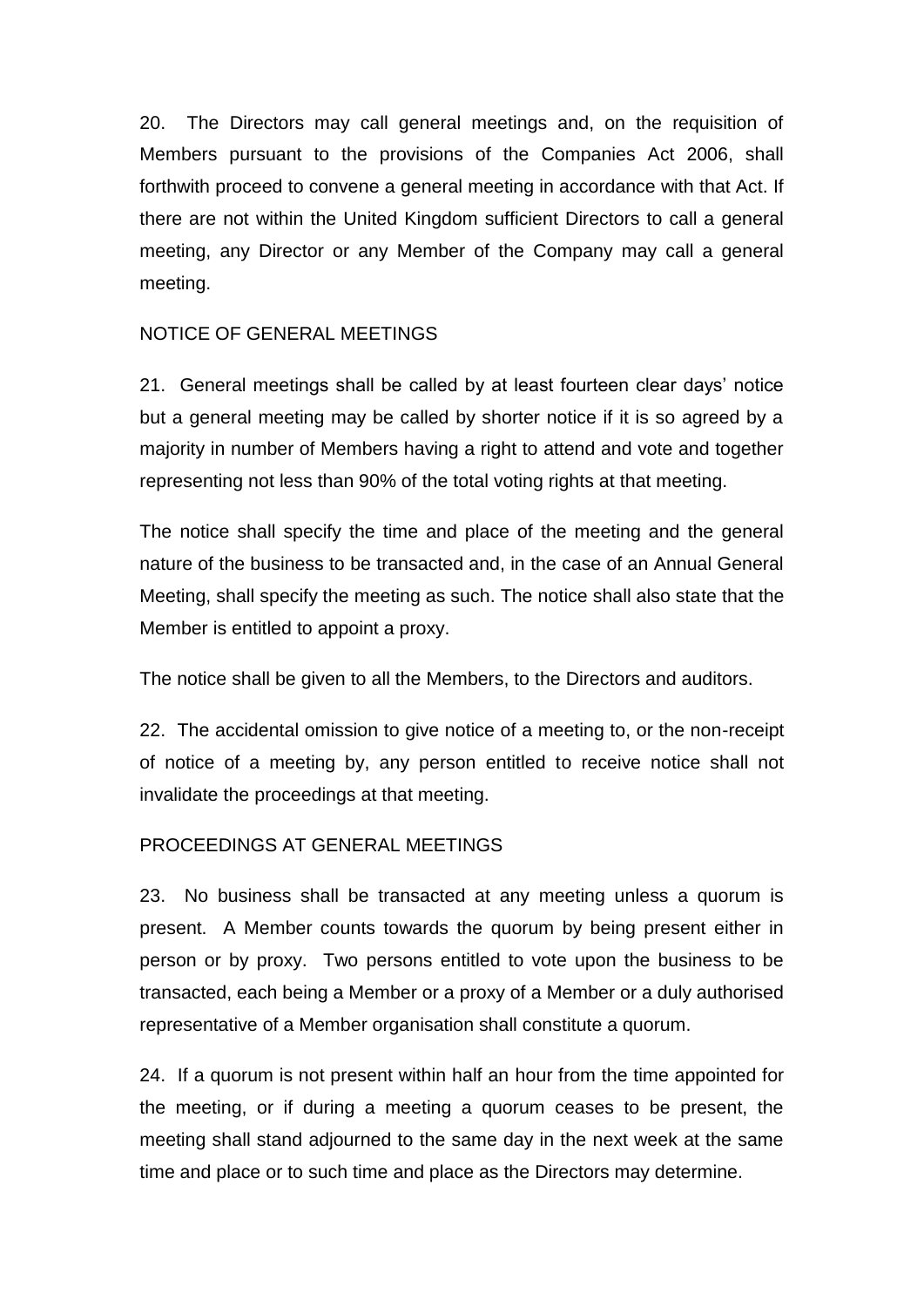25. The chairman, if any, of the Directors or in his absence some other Director nominated by the Directors shall preside as chairman of the meeting, but if neither the chairman nor such other Director (if any) be present within fifteen minutes after the time appointed for holding the meeting and willing to act, the Directors present shall elect one of their number to be chairman and, if there is only one Director present and willing to act, he shall be the chairman.

26. If no Director is willing to act as chairman, or if no Director is present within fifteen minutes after the time appointed for holding the meeting, the Members present and entitled to vote shall choose one of their number to be chairman.

27. A Director shall, notwithstanding that he is not a Member, be entitled to attend and speak at any general meeting.

28. The chairman may, with the consent of a majority of the Members at a meeting at which a quorum is present (and shall if so directed by the meeting), adjourn the meeting from time to time and from place to place, but no business shall be transacted at any adjourned meeting other than the business which might properly have been transacted at the meeting had the adjournment not taken place. When a meeting is adjourned for fourteen days or more, at least seven clear days' notice shall be given specifying the time and place of the adjourned meeting and the general nature of the business to be transacted. Otherwise it shall not be necessary to give any such notice.

29. A resolution put to the vote of the meeting shall be decided on a show of hands unless before, or on the declaration of the result of the show of hands, a poll is duly demanded. Subject to the provisions of the Companies Act 2006, a poll may be demanded:-

- (a) by the chairman; or
- (b) by at least two Members having the right to vote at the meeting; or,
- (c) by a Member or Members representing not less than one-tenth of the total voting rights of all the Members having the right to vote at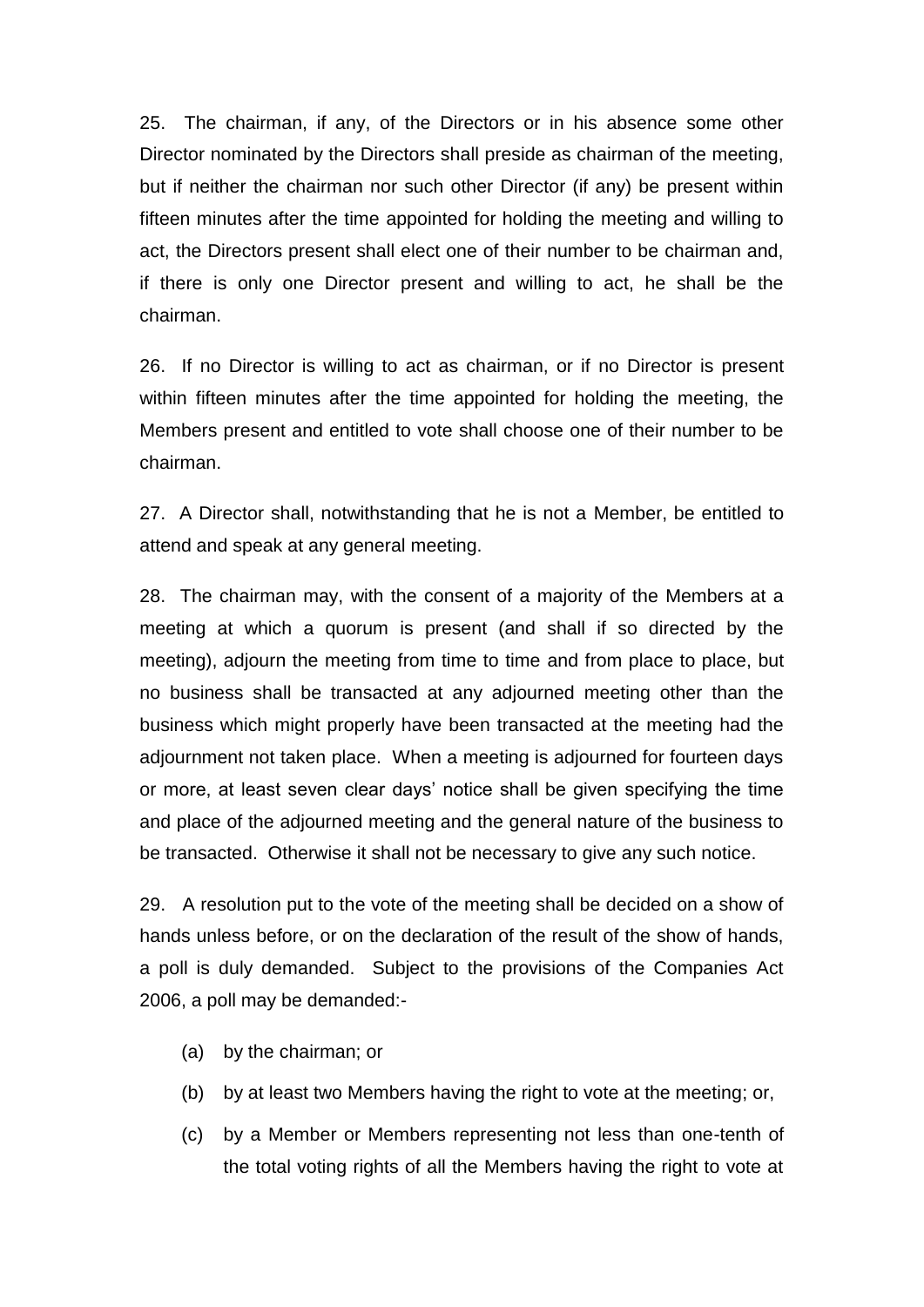the meeting.

30. Unless a poll is duly demanded a declaration by the chairman that a resolution has been carried or carried unanimously, or by a particular majority, or lost, or not carried by a particular majority and an entry to that effect in the minutes of the meeting shall be conclusive evidence of the fact without proof of the number or proportion of the votes recorded in favour of or against such resolution.

31. The demand for a poll may be withdrawn, before the poll is taken, but only with the consent of the chairman. The withdrawal of a demand for a poll shall not invalidate the result of a show of hands declared before the demand for the poll was made.

32. A poll shall be taken as the chairman directs and he may appoint scrutineers (who need not be Members) and fix a time, date and place for declaring the results. The result of the poll shall be deemed to be the resolution of the meeting at which the poll was demanded.

33. A poll demanded on the election of the chairman or on a question of adjournment shall be taken immediately. A poll demanded on any other question shall be taken either immediately or at such time, date and place as the chairman directs not being more than thirty days after the poll is demanded. The demand for a poll shall not prevent continuance of a meeting for the transaction of any business other than the question on which the poll is demanded. If a poll is demanded before the declaration of the result of a show of hands and the demand is duly withdrawn, the meeting shall continue as if the demand had not been made.

34. No notice need be given of a poll not taken immediately if the time and place at which it is to be taken are announced at the meeting at which it is demanded. In other cases at least seven clear days' notice shall be given specifying the time and place at which the poll is to be taken.

35. A resolution in writing agreed by such number of members as required if it had been proposed at a general meeting shall be as effectual as if it had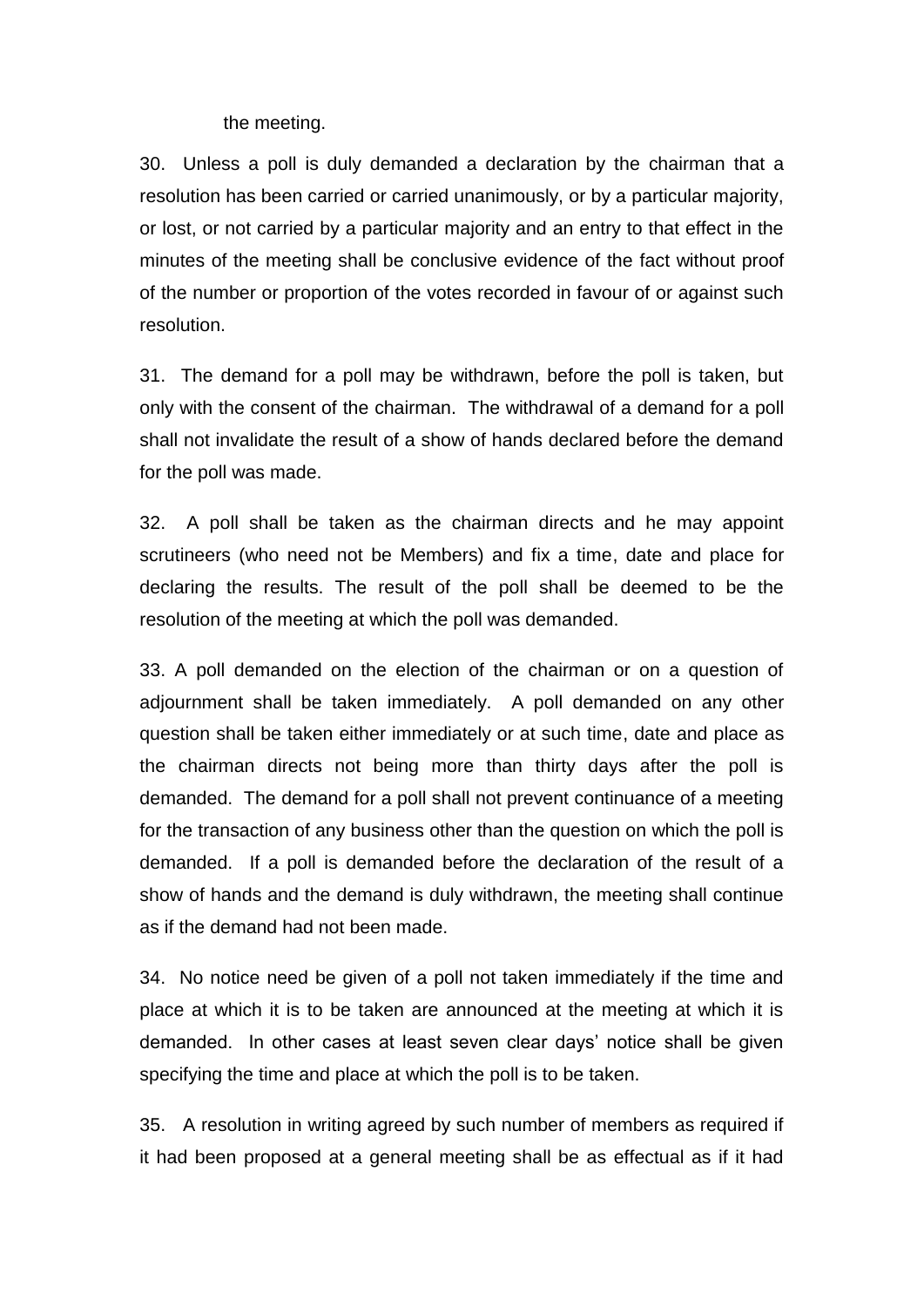been passed at a general meeting duly convened and held provided that a copy of the proposed resolution has been sent to every Member. The resolution may consist of several instruments in the like form each agreed by one or more Members.

#### VOTES OF MEMBERS

36. On the show of hands every Member present in person shall have one vote. On a poll every Member present in person or by proxy shall have one vote.

37. Not used.

38. No Member shall be entitled to vote at any general meeting unless all moneys then payable by him to the Company have been paid.

39. No objections shall be raised to the qualification of any person to vote at any general meeting except at the meeting or adjourned meeting at which the vote objected to is tendered, and every vote not disallowed at the meeting shall be valid. Any objection made in due time shall be referred to the chairman whose decision shall be final and conclusive.

40. An instrument appointing a proxy shall be in writing, signed by or on behalf of the appointer and shall be in the following form (or in a form as near thereto as circumstances allow or in any other form which is usual or which the Directors may approve) -

> "I/We, …….., of ………, being a Member/Members of the above named Company, hereby appoint …… of ……, or in his absence, …….. of ……. as my/our proxy to attend, speak and vote in my/our name[s] and on my/our behalf at the annual general meeting/ general meeting of the Company to be held on …..20[ ], and at any adjournment thereof.

Signed on ….. 20[ ]"

41. Where it is desired to afford Members an opportunity of instructing the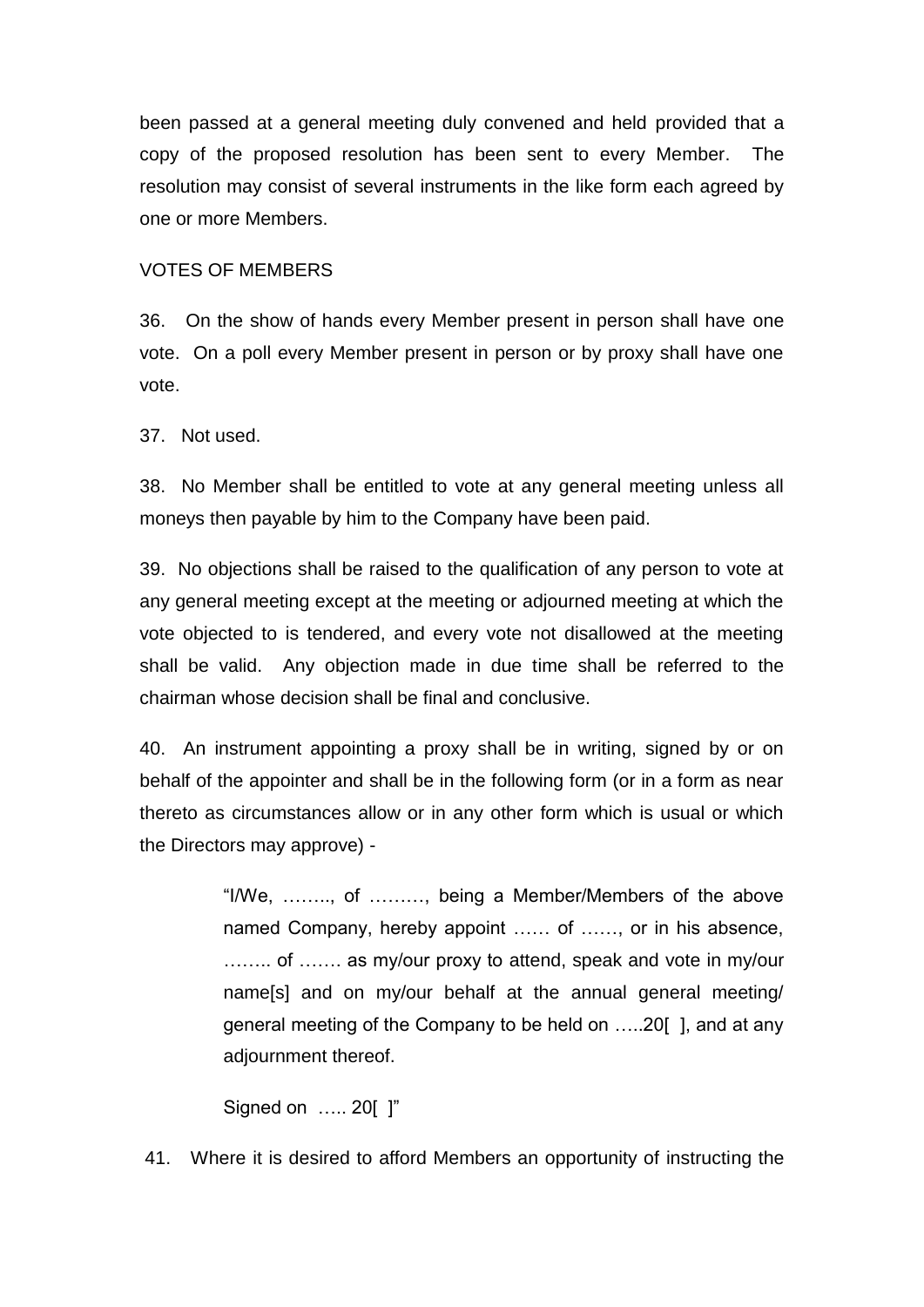proxy how he shall act the instrument appointing a proxy shall be in the following form (or in a form as near thereto as circumstances allow or in any other form which is usual or which the Directors may approve) -

> "I/We, ……., of ……., being a Member/Members of the above named Company, hereby appoint .... of ......., or in his absence, ….. of ……, as my/our proxy to attend, speak and vote in my/our name[s] and on my/our behalf at the annual general meeting/ general meeting of the Company, to be held on …. 20[ ], and at any adjournment thereof.

> This form is to be used in respect of the resolutions mentioned below as follows:

Resolution No. 1 \*for \* against

Resolution No. 2 \*for \* against.

• Strike out whichever is not desired.

Unless otherwise instructed, the proxy may vote as he thinks fit or abstain from voting.

Signed on …. 20[ ]"

42. The instrument appointing a proxy and any authority under which it is signed or a copy of such authority certified by a notary or in some other way approved by the Directors may -

- (a) be deposited at the office or at such other place within the United Kingdom as is specified in the notice convening the meeting or in any instrument of proxy sent out by the Company in relation to the meeting not less than 48 hours before the time for holding the meeting or adjourned meeting at which the person named in the instrument proposes to vote, or
- (b) in the case of a poll taken more than 48 hours after it is demanded, be deposited as aforesaid after the poll has been demanded and not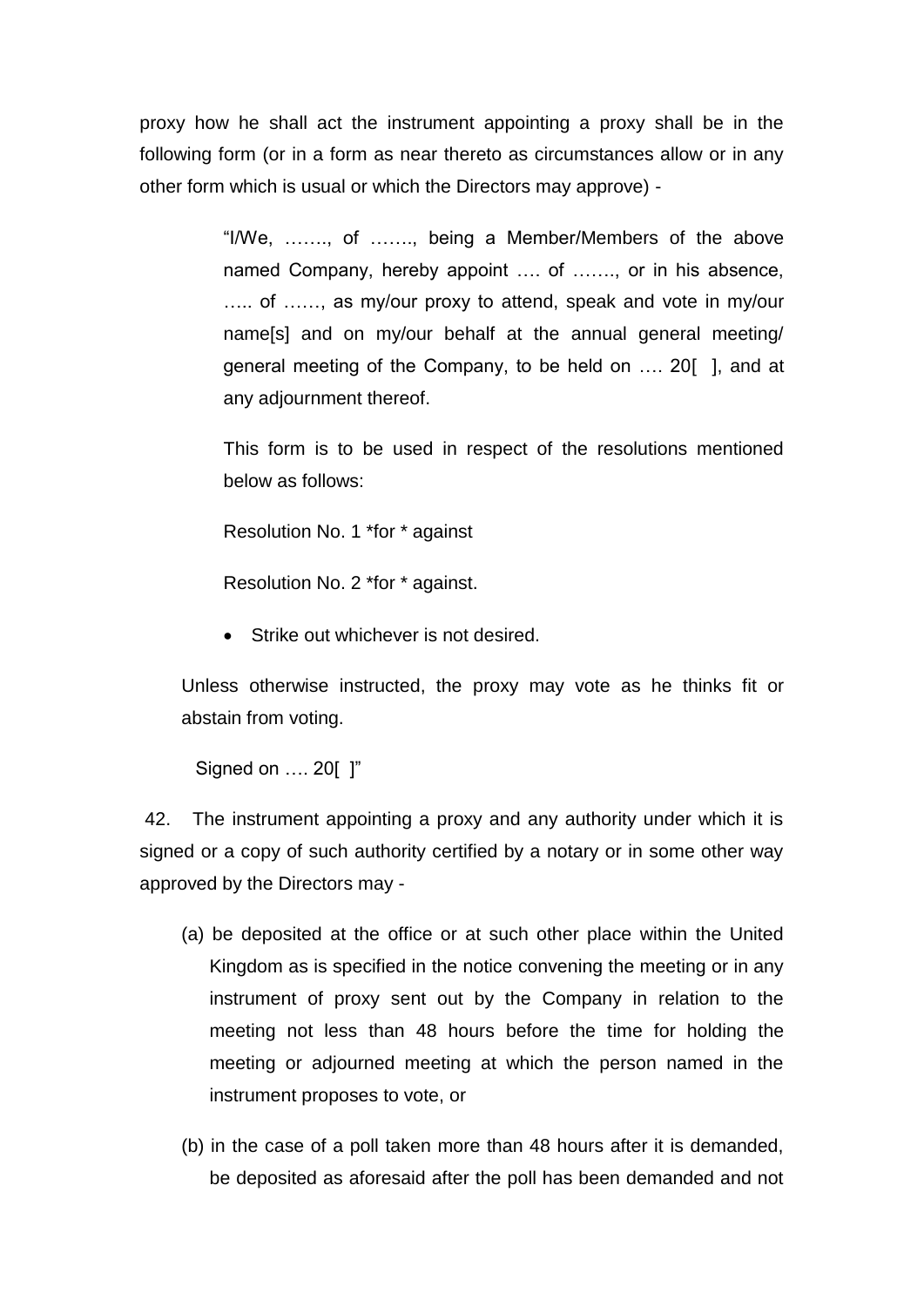less than 24 hours before the time appointed for the taking of the poll;

(c) where the poll is not taken forthwith but is taken not more than 48 hours after it was demanded, be delivered at the meeting at which the poll was demanded to the chairman or to the Clerk or to any Director;

and an instrument of proxy which is not deposited or delivered in a manner so permitted shall be invalid.

43. A vote given or poll demanded by proxy or by the duly authorised representative of a corporation shall be valid notwithstanding the previous determination of the authority of the person voting or demanding a poll unless notice of the determination was received by the Company at the office or at such other place at which the instrument of proxy was duly deposited before the commencement of the meeting or adjourned meeting at which the vote given or the poll demanded or (or in the case of a poll taken otherwise than on the same day as the meeting or adjourned meeting) the time appointed for taking the poll.

44. Any organisation which is a Member of the Company may by resolution of its board of directors or other governing body authorise such person as it thinks fit to act as its representative at any meeting of the Company, and the person so authorised shall be entitled to exercise the same powers on behalf of the organisation which he represents as that organisation could exercise if it were an individual Member of the Company.

### **DIRECTORS**

45. The number of Directors shall be not less than three but (unless otherwise determined by ordinary resolution) shall not be subject to any maximum.

46. Subject to Articles 48-49, the Company shall have the following Directors:

a. up to 10 Directors, appointed under Article 50, ;

b. the Chief Executive Officer;

c. .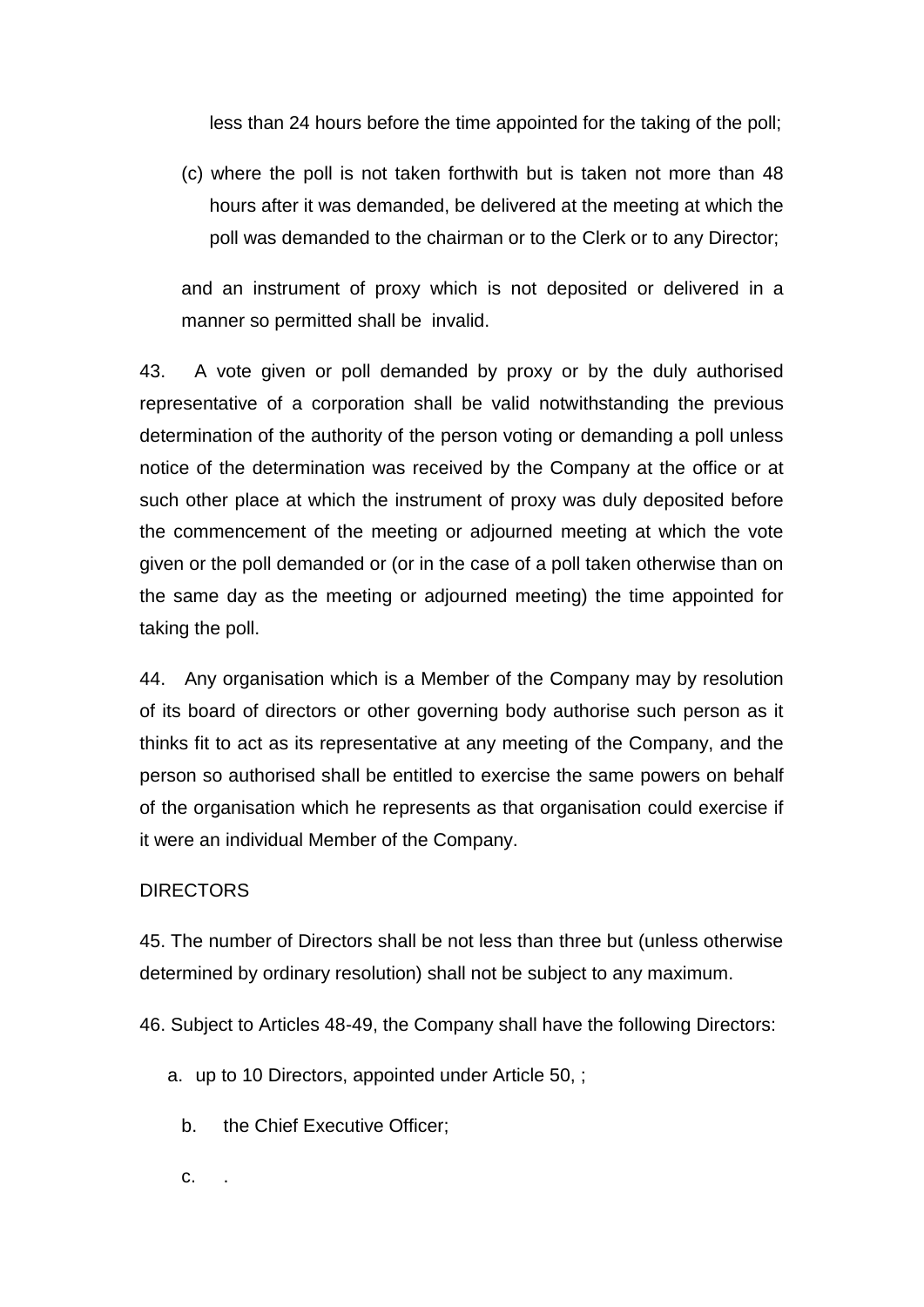47. The Company may also have any Co-opted Director appointed under Article 58.

48. The first Directors shall be those persons named in the statement delivered pursuant to sections 9 and 12 of the Companies Act 2006.

49. Future Directors shall be appointed or elected, as the case may be, under these Articles. Where it is not possible for such a Director to be appointed or elected due to the fact that an Academy has not yet been established, then the relevant Article or part thereof shall not apply.

### APPOINTMENT OF DIRECTORS

50. The Members may appoint up to 10 Directors.

50A. The Members may appoint Directors through such process as they may determine.

50B. The total number of Directors including the Chief Executive Officer who are employees of the Company shall not exceed one third of the total number of Directors.

51. Not used.

52. Not used.

#### PARENT DIRECTORS

53. There shall be a minimum of two Parent Directors unless there are Local Governing Bodies which include at least two Parent Members.

54. Except for 16 – 19 Academies, Parent Directors and Parent members of the Local Governing Bodies or Advisory Bodies shall be elected or appointed (in accordance with the terms of reference determined by the Directors from time to time). The elected or appointed Parent Directors or Parent members of the Local Governing Bodies or Advisory Bodies must be a parent of a registered pupil at one or more of the Academies (but not one of the 16 – 19 Academies) at the time when he is elected or appointed.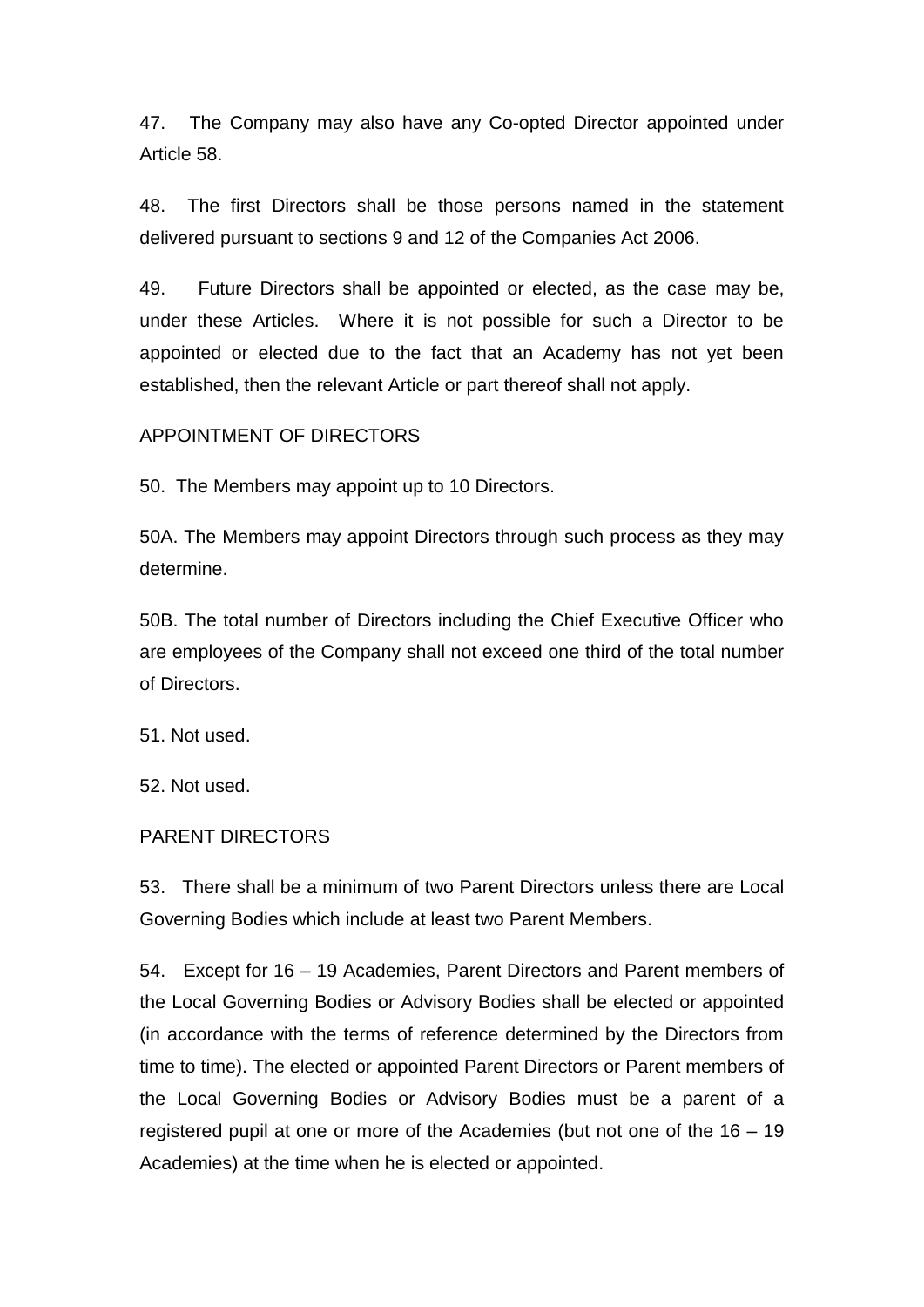54A. The number of Parent Directors and Parent members of the Local Governing Bodies or Advisory Bodies required shall be made up by Parent Directors and Parent members appointed by the Directors if the number of parents standing for election is less than the number of vacancies.

55. The Directors shall make all necessary arrangements for, and determine all other matters relating to, an election of the Parent Directors or Parent members of Local Governing Bodies or Advisory Bodies, including any question of whether a person is a parent of a registered pupil at one of the Academies (but not one of the 16 – 19 Academies). Any election of the Parent Directors or Parent members of Local Governing Bodies or Advisory Bodies which is contested shall be held by secret ballot.

56. In appointing a Parent Director or Parent member of a Local Governing Body or Advisory Body the Directors shall appoint a person who is the parent of a registered pupil at an Academy (but not one of the 16-19 Academies); or where it is not reasonably practical to do so, a person who is the parent of a child of compulsory school age.

56A. In the case of 16-19 Academies, Parent Directors and Parent members of the Local Governing Bodies or Advisory Bodies shall either be elected by parents of registered students at the 16 to 19 Academies, pursuant to Articles 56B to 56C, or be appointed by the Directors, pursuant to Article 56D. The elected or appointed Parent Directors or Parent members of the Local Governing Bodies or Advisory Bodies must be a parent of a student at one of the 16 to 19 Academies at the time when he is either elected or appointed.

56B. The number of Parent Directors and Parent members of the Local Governing Bodies or Advisory Bodies required shall be made up by Parent Directors and Parent members appointed by the Directorsif the number of parents standing for election is less than the number of vacancies.

56C. The Directors shall make all necessary arrangements for, and determine all other matters relating to, an election of the Parent Directors or Parent members of Local Governing Bodies or Advisory Bodies, including any question of whether a person is a parent of a registered student at one of the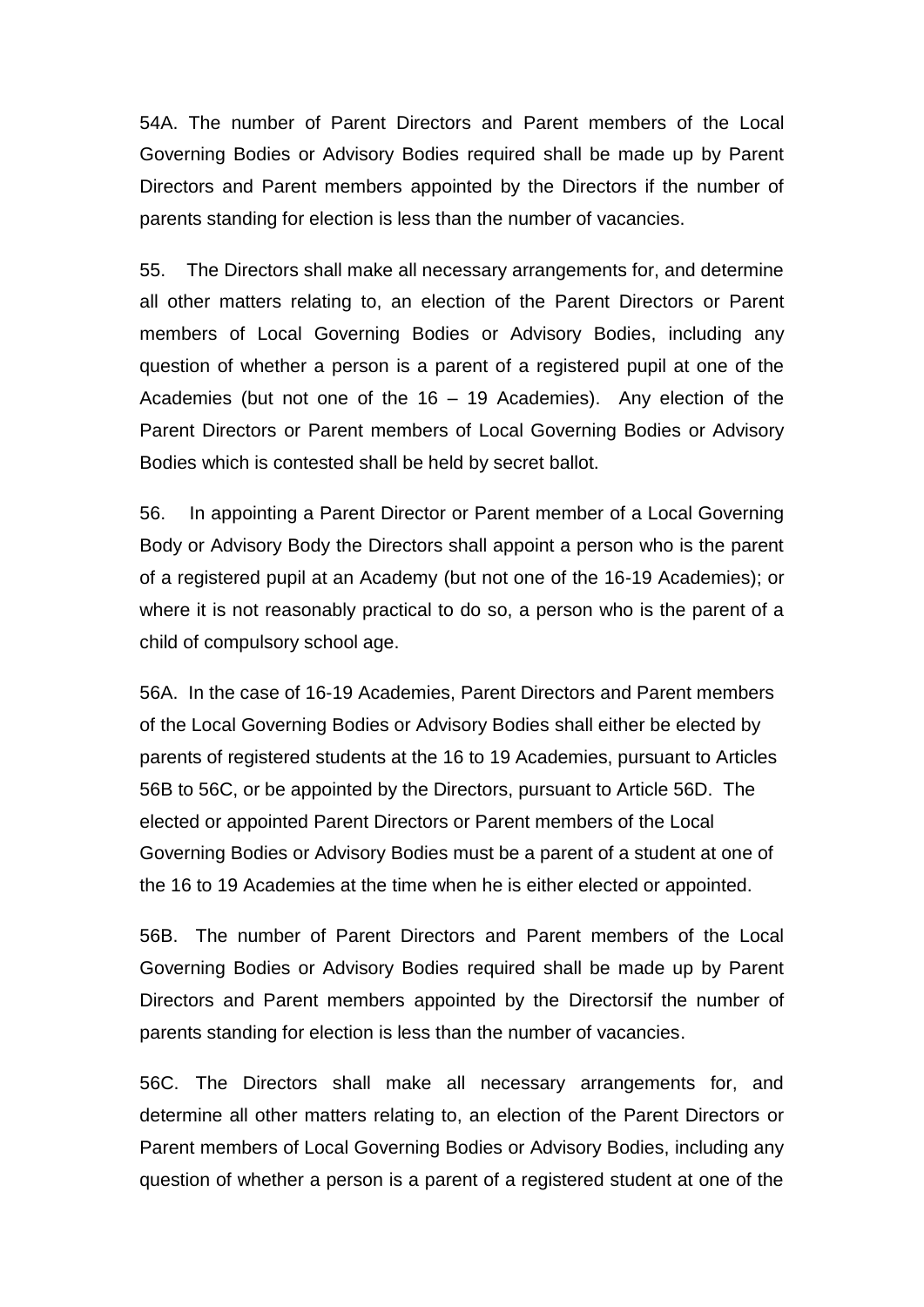16-19 Academies. Any election of the Parent Directors or Parent members of Local Governing Bodies or Advisory Bodies which is contested shall be held by secret ballot.

56D. In appointing a Parent Director or Parent member of a Local Governing Body or Advisory Body, the Directors shall appoint a person who is the parent of a registered student at one of the 16 to 19 Academies; or where it is not reasonably practical to do so, a person who is the parent of a child above compulsory school age but not above the age of 19.

## CHIEF EXECUTIVE OFFICER

57. The Chief Executive Officer shall be a Director for as long as he remains in office as such.

## CO-OPTED DIRECTORS

58. The Directors may appoint Co-opted Directors. A 'Co-opted Director' means a person who is appointed to be a Director by being Co-opted by Directors who have not themselves been so appointed. The Directors may not co-opt an employee of the Company as a Co-opted Director if thereby the number of Directors who are employees of the Company would exceed one third of the total number of Directors including the Chief Executive Officer.

59 – 63. Not used.

## TERM OF OFFICE

64. The term of office for any Director shall be four years save that this time limit shall not apply to the Chief Executive Officer. Subject to remaining eligible to be a particular type of Director, any Director may be re-appointed or re-elected.

## RESIGNATION AND REMOVAL

65. A Director shall cease to hold office if he resigns his office by notice to the Company (but only if at least three Directors will remain in office when the notice of resignation is to take effect).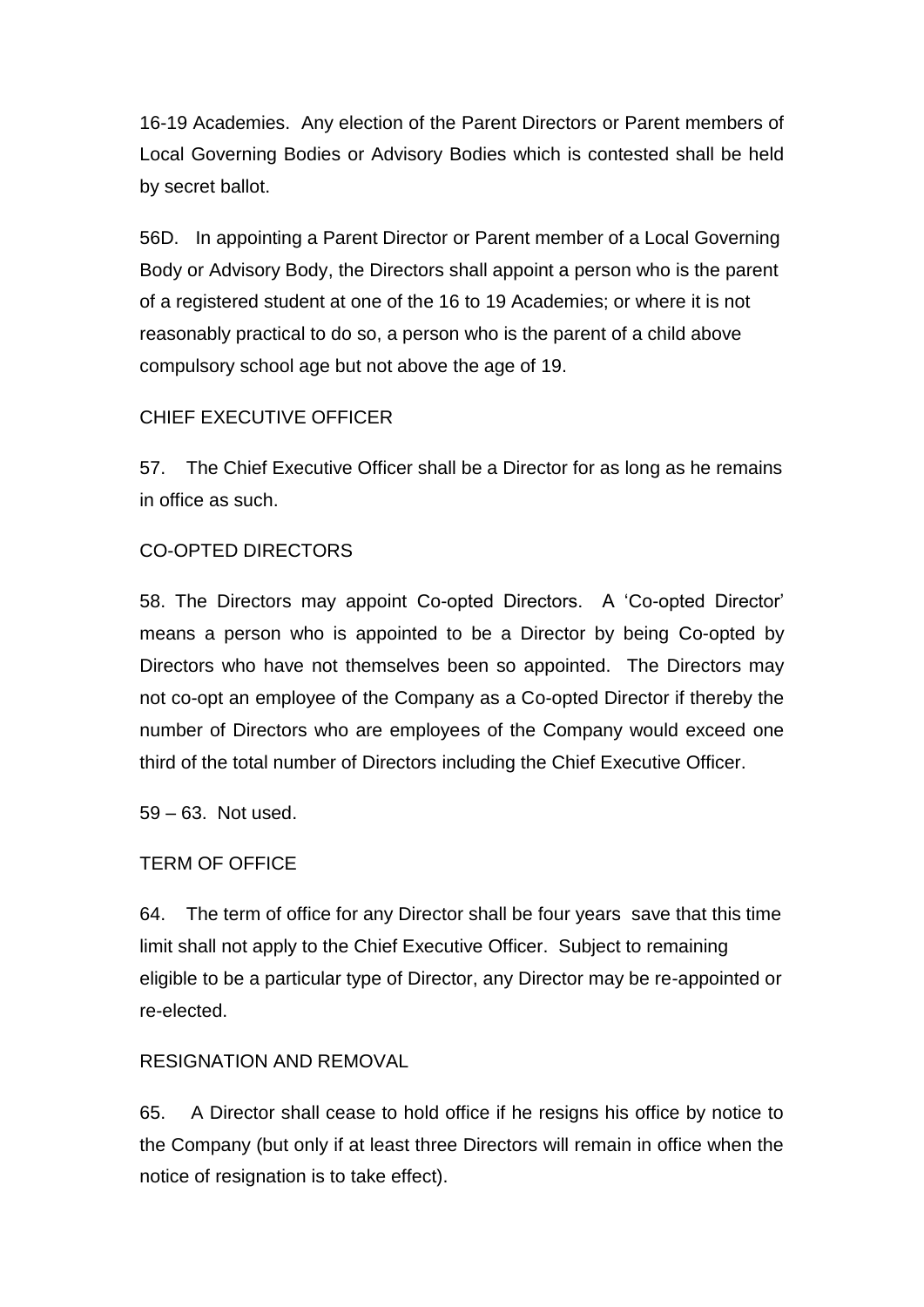66. A Director shall cease to hold office if he is removed by the person or persons who appointed him. This Article does not apply in respect of a Parent Director.

67. Where a Director resigns his office or is removed from office, the Director or, where he is removed from office, those removing him, shall give written notice thereof to the Clerk.

### DISQUALIFICATION OF DIRECTORS

68. No person shall be qualified to be a Director unless he is aged 18 or over at the date of his election or appointment. No current pupil or current student of any of the Academies shall be a Director.

69. A Director shall cease to hold office if he becomes incapable by reason of illness or injury of managing or administering his own affairs.

70. A Director shall cease to hold office if he is absent without the permission of the Directors from all their meetings held within a period of six months and the Directors resolve that his office be vacated.

71. A person shall be disqualified from holding or continuing to hold office as a Director if -

- (a) his estate has been sequestrated and the sequestration has not been discharged, annulled or reduced; or
- (b) he is the subject of a bankruptcy restrictions order or an interim order.

72. A person shall be disqualified from holding or continuing to hold office as a Director at any time when he is subject to a disqualification order or a disqualification undertaking under the Company Directors Disqualification Act 1986 or to an order made under section 429(2)(b) of the Insolvency Act 1986 (failure to pay under county court administration order).

73. A Director shall cease to hold office if he ceases to be a Director by virtue of any provision in the Companies Act 2006 or is disqualified from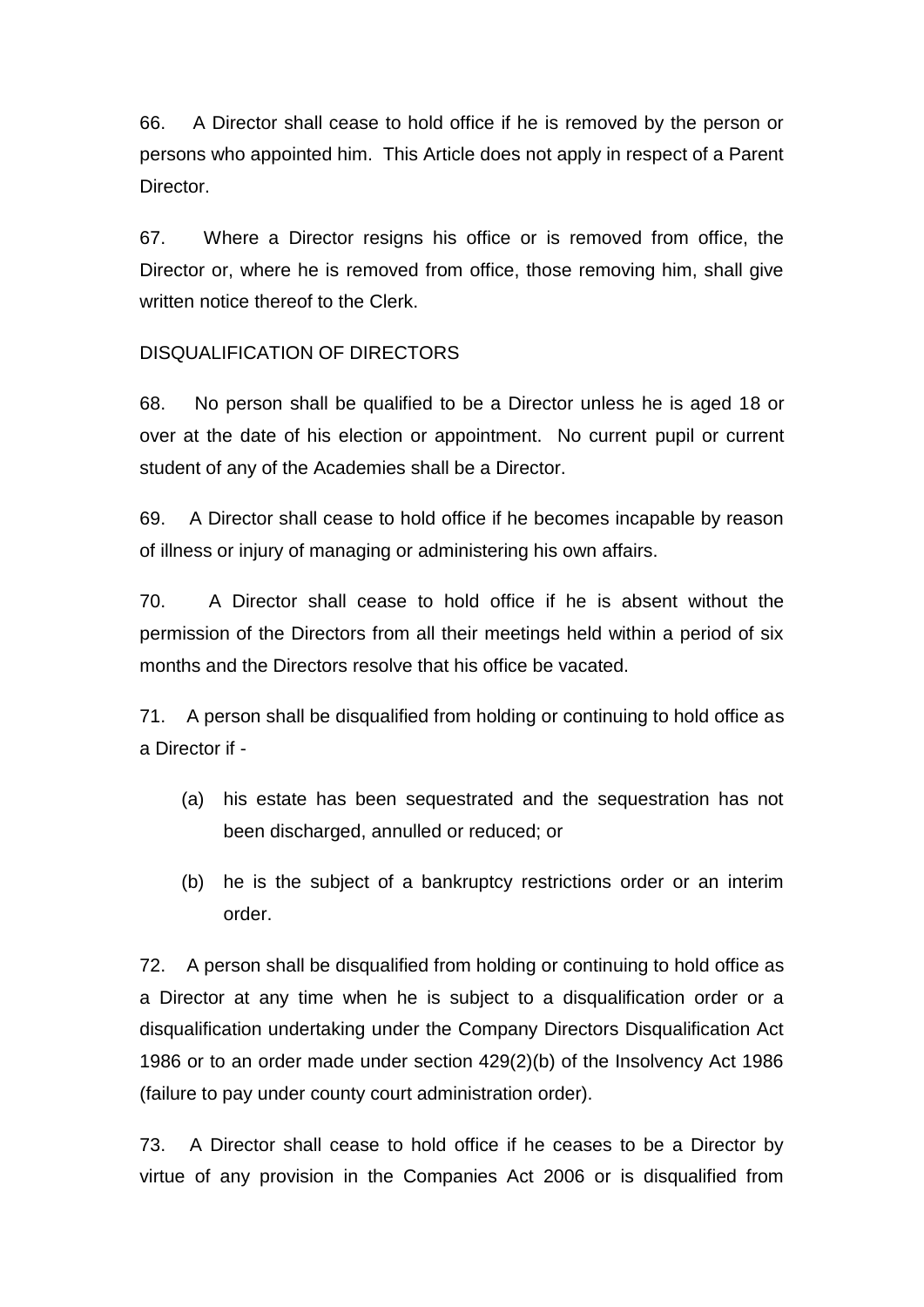acting as a trustee by virtue of section 178 of the Charities Act 2011 (or any statutory re-enactment or modification of that provision).

74. A person shall be disqualified from holding or continuing to hold office as a Director if he has been removed from the office of charity trustee or trustee for a charity by an order made by the Charity Commission or the High Court on the grounds of any misconduct or mismanagement in the administration of the charity for which he was responsible or to which he was privy, or which he by his conduct contributed to or facilitated.

75. Not used.

76. Not used.

77. A person shall be disqualified from holding or continuing to hold office as a Director where he has, at any time, been convicted of any criminal offence, excluding any that have been spent under the Rehabilitation of Offenders Act 1974 as amended, and excluding any offence for which the maximum sentence is a fine or a lesser sentence except where a person has been convicted of any offence which falls under section 178 of the Charities Act 2011.

78. After the first Academy has opened, a person shall be disqualified from holding or continuing to hold office as a Director if he has not provided to the chairman of the Directors a criminal records certificate at an enhanced disclosure level under section 113B of the Police Act 1997. In the event that the certificate discloses any information which would in the opinion of either the chairman or the Chief Executive Officer confirm their unsuitability to work with children that person shall be disqualified. If a dispute arises as to whether a person shall be disqualified, a referral shall be made to the Secretary of State to determine the matter. The determination of the Secretary of State shall be final.

79. Where, by virtue of these Articles a person becomes disqualified from holding, or continuing to hold office as a Director; and he is, or is proposed, to become such a Director, he shall upon becoming so disqualified give written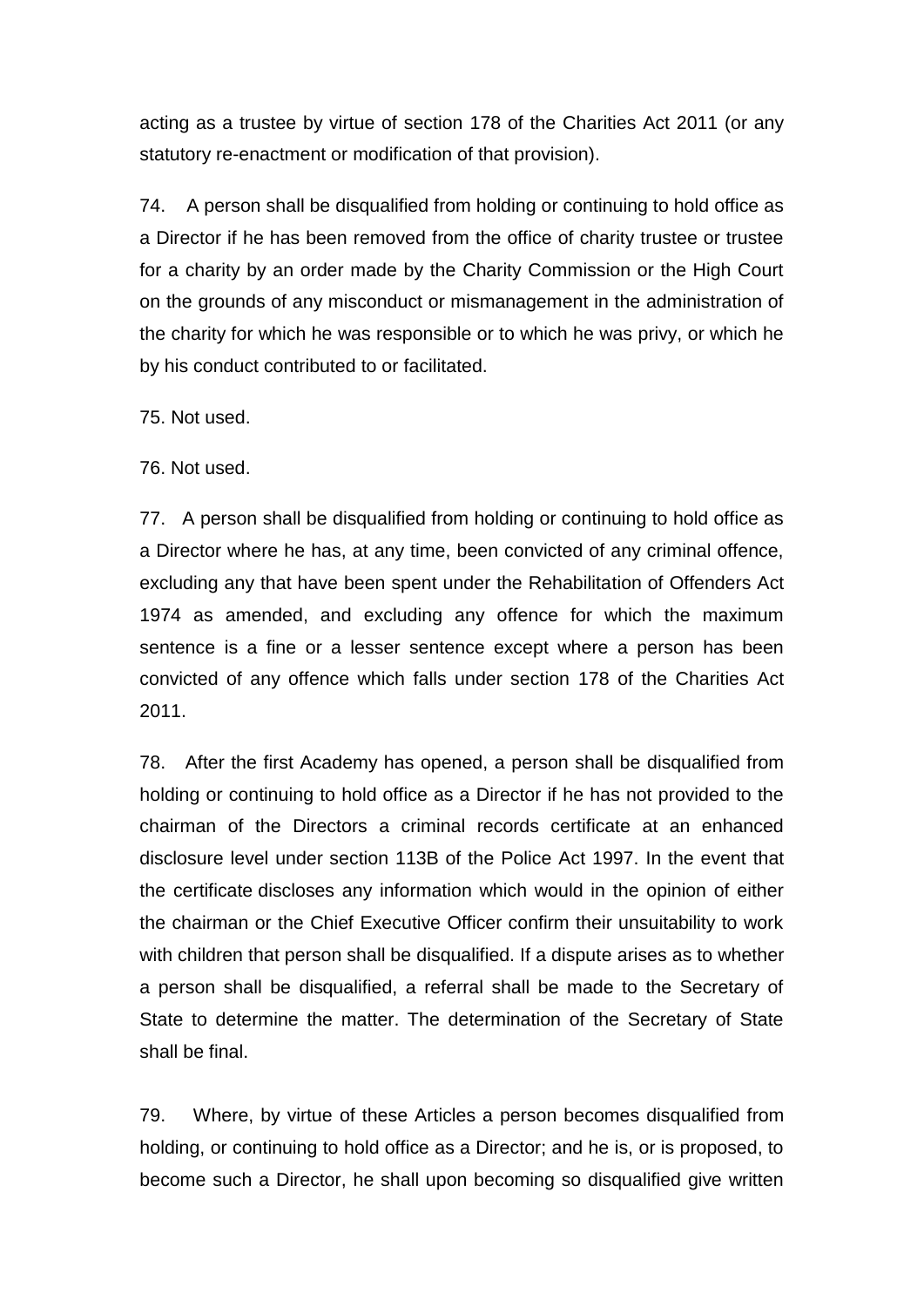notice of that fact to the Clerk.

80. Articles 68 to 74, Articles 77 to 79 and Articles 97 to 98 also apply to any member of any committee of the Directors, including a Local Governing Body, who is not a Director.

## CLERK TO THE DIRECTORS

81. The Clerk shall be appointed by the Directors for such term, at such remuneration and upon such conditions as they may think fit; and any Clerk so appointed may be removed by them. The Clerk shall not be a Director. Notwithstanding this Article, the Directors may, where the Clerk fails to attend a meeting of theirs, appoint any one of their number or any other person to act as Clerk for the purposes of that meeting.

### CHAIRMAN AND VICE-CHAIRMAN OF THE DIRECTORS

82. The Directors shall each school year elect a chairman and a vicechairman from among their number. A Director who is employed by the Company shall not be eligible for election as chairman or vice-chairman.

83. Subject to Article 84, the chairman or vice-chairman shall hold office as such until his successor has been elected in accordance with Article 85.

84. The chairman or vice-chairman may at any time resign his office by giving notice in writing to the Clerk. The chairman or vice-chairman shall cease to hold office if -

- (a) he ceases to be a Director;
- (b) he is employed by the Company;
- (c) he is removed from office in accordance with these Articles; or
- (d) in the case of the vice-chairman, he is elected in accordance with these Articles to fill a vacancy in the office of chairman.

85. Where by reason of any of the matters referred to in Article 84, a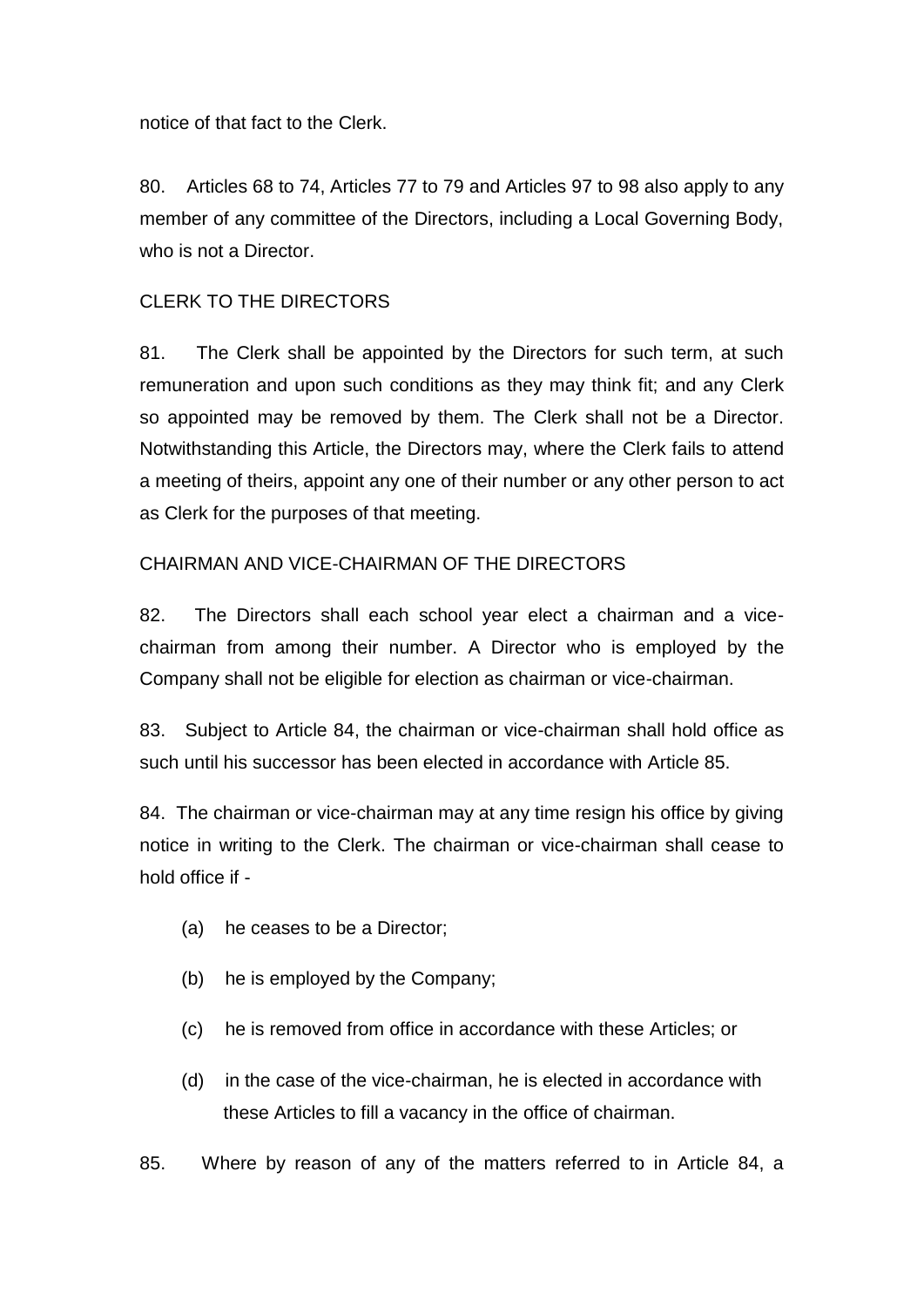vacancy arises in the office of chairman or vice-chairman, the Directors shall at their next meeting elect one of their number to fill that vacancy.

86. Where the chairman is absent from any meeting or there is at the time a vacancy in the office of the chairman, the vice-chairman shall act as the chair for the purposes of the meeting.

87-89. Not used.

90. The Directors may remove the chairman or vice-chairman from office in accordance with these Articles.

91. A resolution to remove the chairman or vice-chairman from office which is passed at a meeting of the Directors shall not have effect unless -

- i) it is confirmed by a resolution passed at a second meeting of the Directors held not less than fourteen days after the first meeting; and
- ii) the matter of the chairman's or vice-chairman's removal from office is specified as an item of business on the agenda for each of those meetings.

92. Before the Directors resolve at the relevant meeting on whether to confirm the resolution to remove the chairman or vice-chairman from office, the Director or Directors proposing his removal shall at that meeting state their reasons for doing so and the chairman or vice-chairman shall be given an opportunity to make a statement in response.

## POWERS OF DIRECTORS

93. Subject to provisions of the Companies Act 2006, the Articles and to any directions given by special resolution, the business of the Company shall be managed by the Directors who may exercise all the powers of the Company. No alteration of the Articles and no such direction shall invalidate any prior act of the Directors which would have been valid if that alteration had not been made or that direction had not been given. The powers given by this Article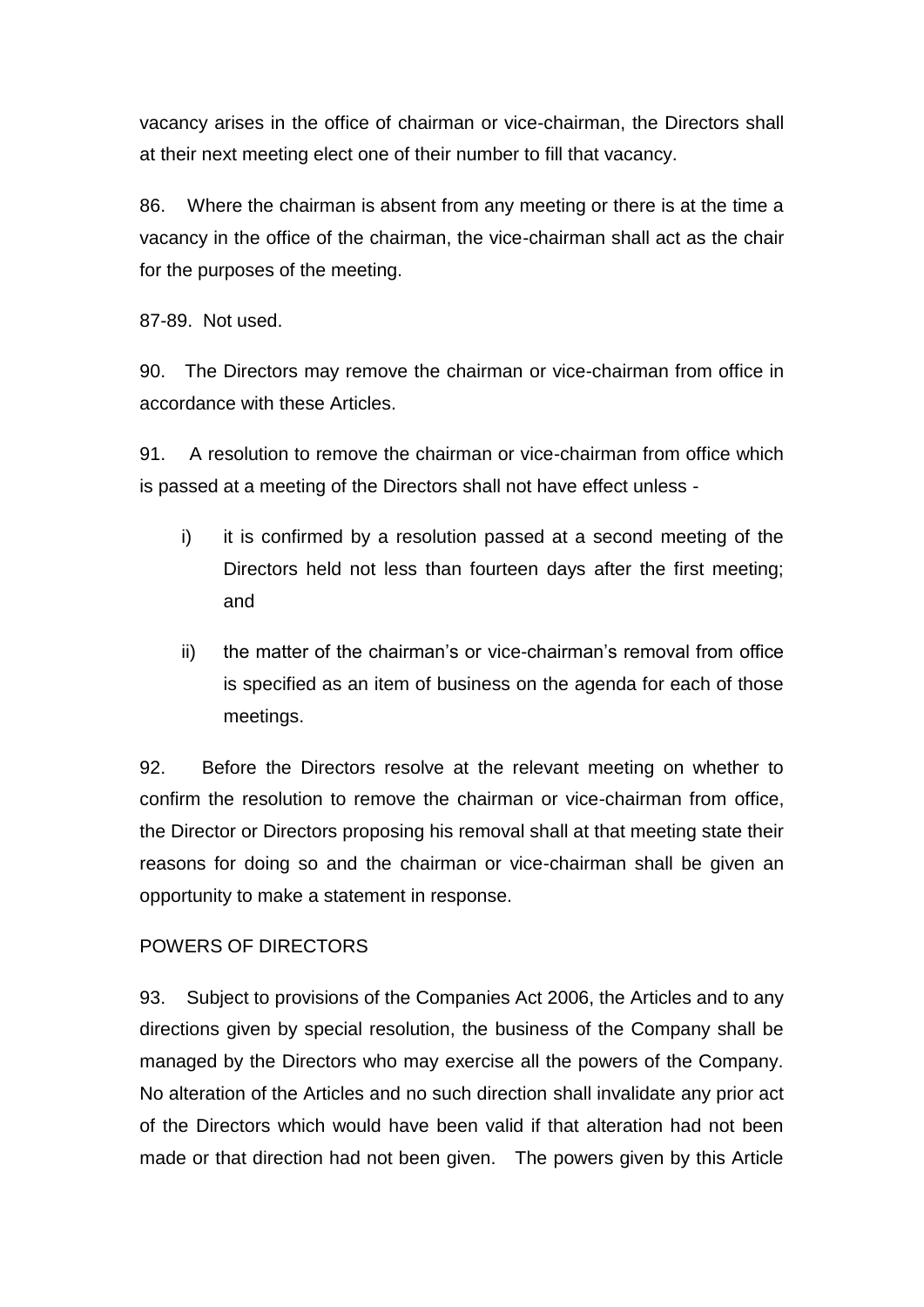shall not be limited by any special power given to the Directors by the Articles and a meeting of Directors at which a quorum is present may exercise all the powers exercisable by the Directors.

94. In addition to all powers hereby expressly conferred upon them and without detracting from the generality of their powers under the Articles the Directors shall have the following powers, namely:

(a) to expend the funds of the Company in such manner as they shall consider most beneficial for the achievement of the Object and to invest in the name of the Company such part of the funds as they may see fit and to direct the sale or transposition of any such investments and to expend the proceeds of any such sale in furtherance of the Object;

(b) to enter into contracts on behalf of the Company.

95. In the exercise of their powers and functions, the Directors may consider any advice given by the Chief Executive Officer andany other executive officer.

96. Any bank account in which any money of the Company is deposited shall be operated by the Directors in the name of the Company. All cheques and orders for the payment of money from such an account shall be signed by at least two signatories authorised by the Directors.

## CONFLICTS OF INTEREST

97. Any Director who has or can have any direct or indirect duty or personal interest (including but not limited to any Personal Financial Interest) which conflicts or may conflict with his duties as a Director shall disclose that fact to the Directors as soon as he becomes aware of it. A Director must absent himself from any discussions of the Directors in which it is possible that a conflict will arise between his duty to act solely in the interests of the Company and any duty or personal interest (including but not limited to any Personal Financial Interest).

98. For the purpose of Article 97, a Director has a Personal Financial Interest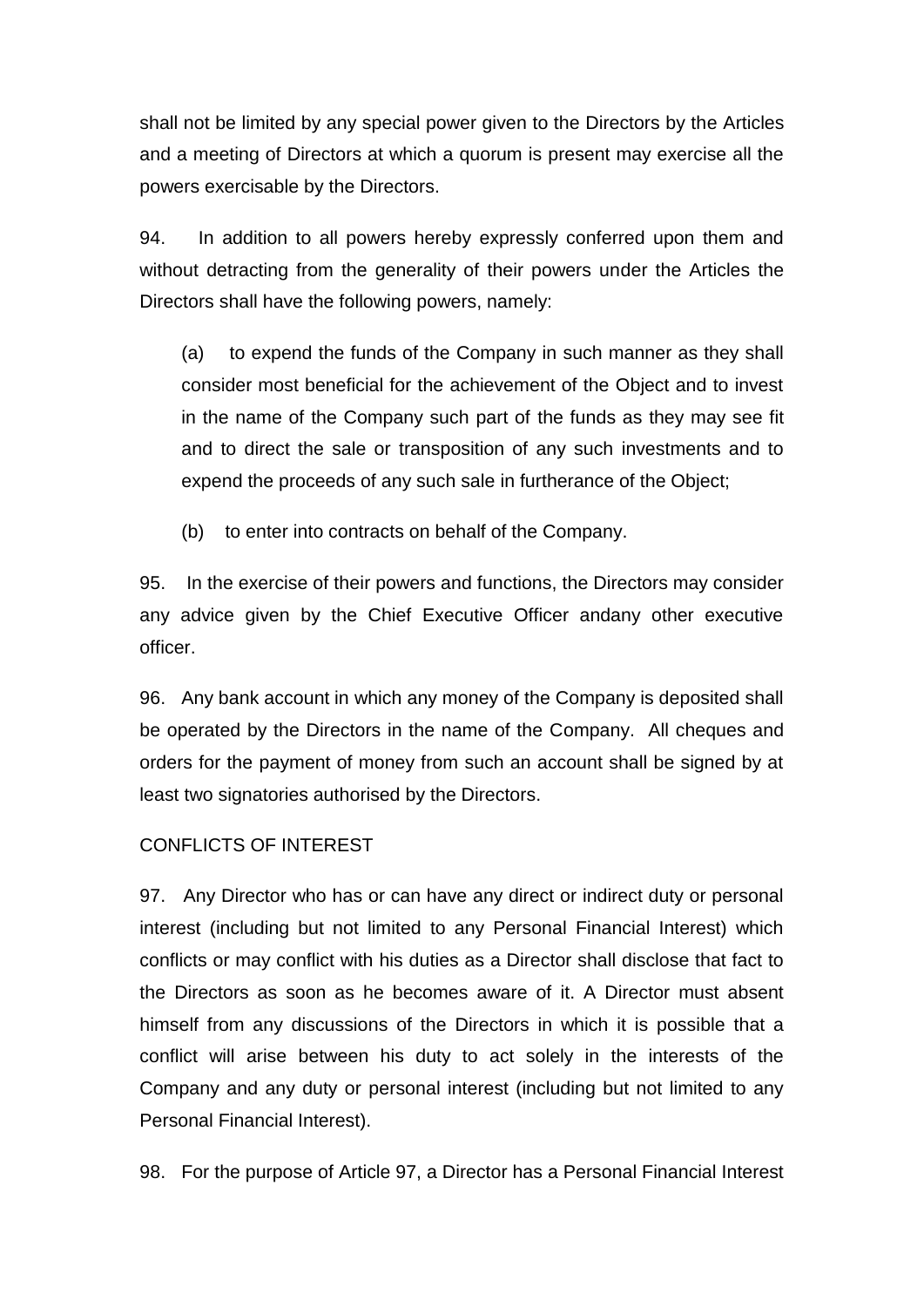in the employment or remuneration of, or the provision of any other benefit to, that Director as permitted by and as defined by Articles 6.5-6.9.

## THE MINUTES

99. The minutes of the proceedings of a meeting of the Directors shall be drawn up and entered into a book kept for the purpose by the person acting as Clerk for the purposes of the meeting; and shall be signed (subject to the approval of the Directors) at the same or next subsequent meeting by the person acting as chairman thereof.

## **COMMITTEES**

100. Subject to these Articles, the Directors:

- a) may appoint separate committees to be known as Local Governing Bodies for each Academy; and
- b) may establish any other committee.

101. Subject to these Articles, the constitution, membership and proceedings of any committee shall be determined by the Directors. The establishment, terms of reference, constitution and membership of any committee of the Directors shall be reviewed at least once in every twelve months. The membership of any committee of the Directors may include persons who are not Directors, provided that (with the exception of the Local Governing Bodies) a majority of members of any such committee shall be Directors. Except in the case of a Local Governing Body, no vote on any matter shall be taken at a meeting of a committee of the Directors unless the majority of members of the committee present are Directors.

- 102. Not used.
- 103. Not used.

104. The functions and proceedings of the Local Governing Bodies shall be subject to regulations made by the Directors from time to time.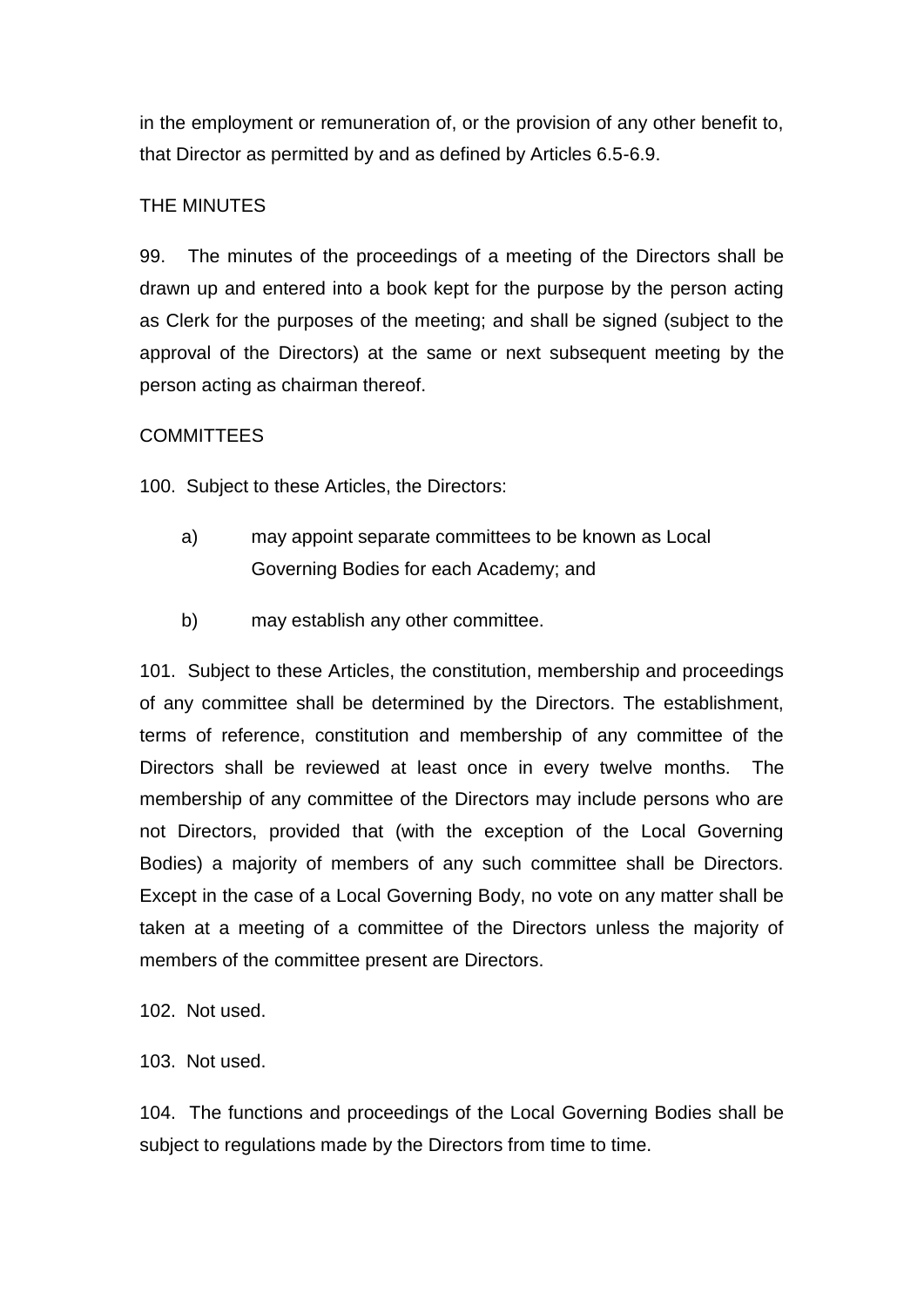### DELEGATION

105. The Directors may delegate to any Director, committee (including any Local Governing Body), the Chief Executive Officer or any other holder of an executive office, such of their powers or functions as they consider desirable to be exercised by them. Any such delegation shall be made subject to any conditions the Directors may impose, and may be revoked or altered.

106. Where any power or function of the Directors has been exercised by any committee (including any Local Governing Body), any Director, the Chief Executive Officer or any other holder of an executive office, that person or committee shall report to the Directors in respect of any action taken or decision made with respect to the exercise of that power or function at the meeting of the Directors immediately following the taking of the action or the making of the decision.

### CHIEF EXECUTIVE OFFICER AND PRINCIPALS

107. The Directors shall appoint the Chief Executive Officer and the Principals of the Academies. The Directors may delegate such powers and functions as they consider are required by the Chief Executive Officer and the Principals for the internal organisation, management and control of the Academies (including the implementation of all policies approved by the Directors and for the direction of the teaching and curriculum at the Academies).

### MEETINGS OF THE DIRECTORS

108. Subject to these Articles, the Directors may regulate their proceedings as they think fit.

109. The Directors shall hold at least three meetings in every school year. Meetings of the Directors shall be convened by the Clerk. In exercising his functions under this Article the Clerk shall comply with any direction -

- a. given by the Directors; or
- b. given by the chairman of the Directors or, in his absence or where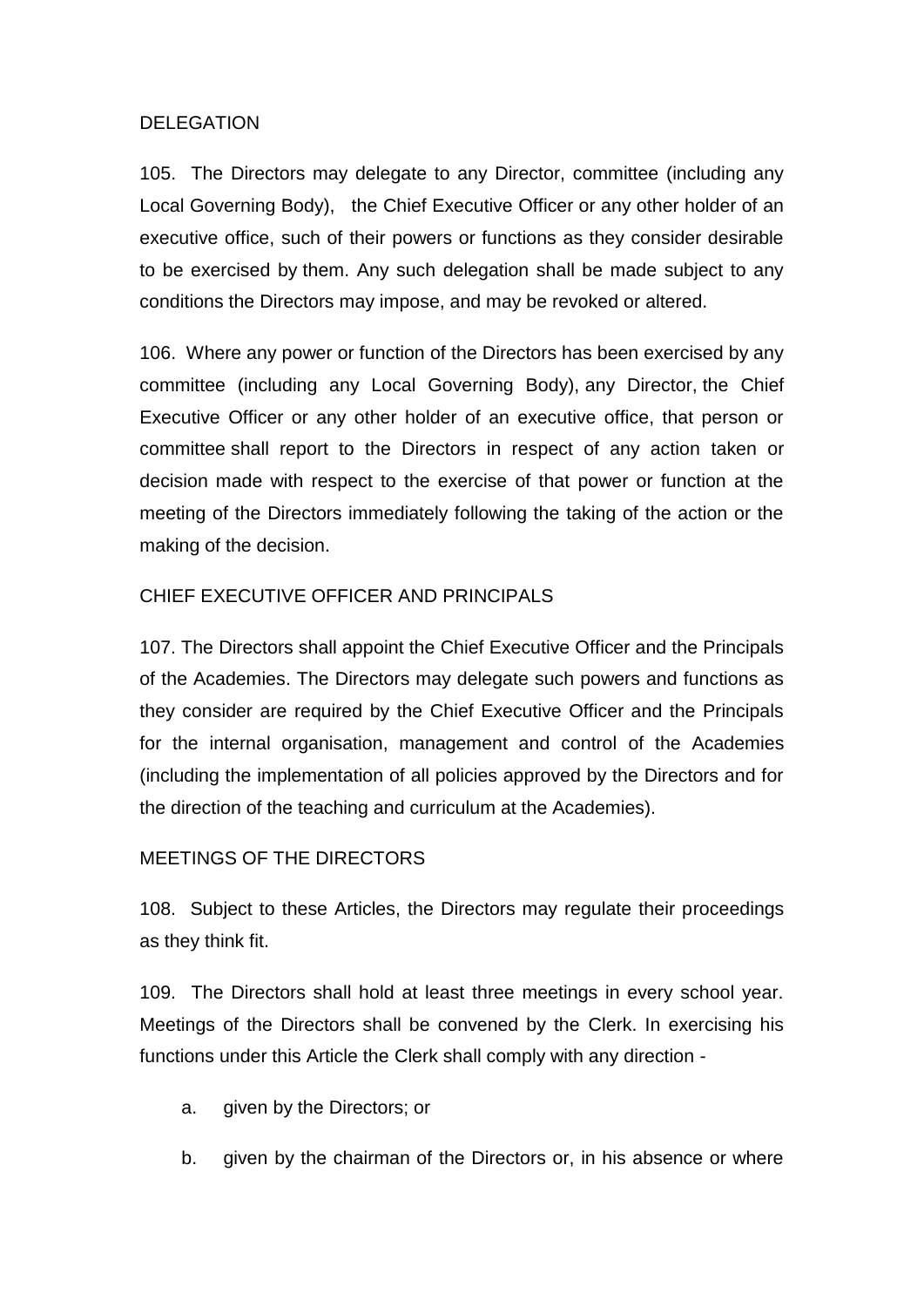there is a vacancy in the office of chairman, the vice-chairman of the Directors, so far as such direction is not inconsistent with any direction given as mentioned in (a).

110. Any three Directors may, by notice in writing given to the Clerk, requisition a meeting of the Directors; and it shall be the duty of the Clerk to convene such a meeting as soon as is reasonably practicable.

111. Each Director shall be given at least seven clear days before the date of a meeting –

- i) notice in writing thereof, signed by the Clerk, and sent to each Director at the address provided by each Director from time to time: and
- ii) a copy of the agenda for the meeting;

provided that where the chairman or, in his absence or where there is a vacancy in the office of chairman, the vice-chairman, so determines on the ground that there are matters demanding urgent consideration, it shall be sufficient if the written notice of a meeting, and the copy of the agenda thereof are given within such shorter period as he directs.

112. The convening of a meeting and the proceedings conducted thereat shall not be invalidated by reason of any individual not having received written notice of the meeting or a copy of the agenda thereof.

113. A resolution to rescind or vary a resolution carried at a previous meeting of the Directors shall not be proposed at a meeting of the Directors unless the consideration of the rescission or variation of the previous resolution is a specific item of business on the agenda for that meeting.

114. A meeting of the Directors shall be terminated forthwith if -

- (a) the Directors so resolve; or
- (b) the number of Directors present ceases to constitute a quorum for a meeting of the Directors in accordance with Article 117, subject to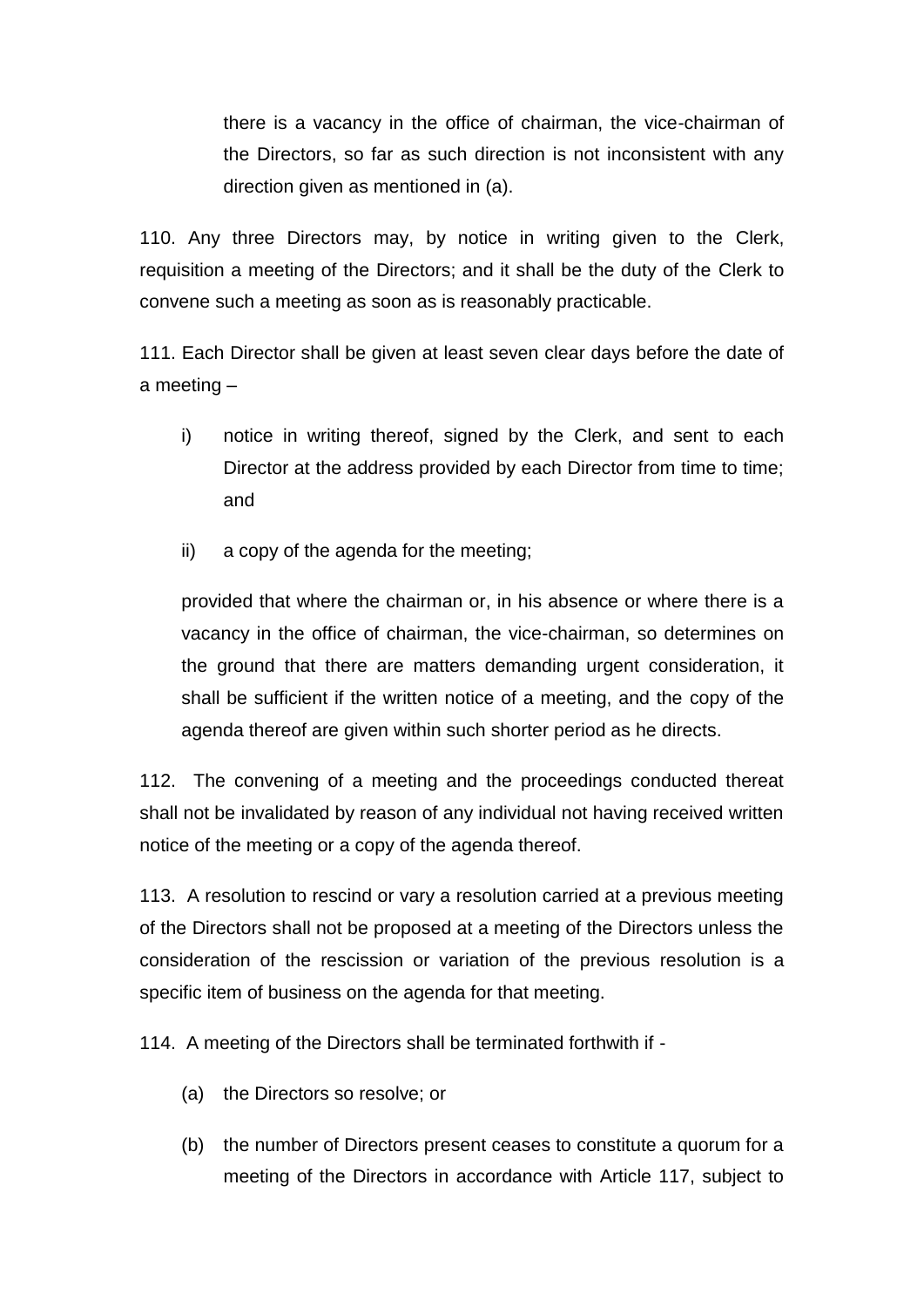Article 119 .

115. Where in accordance with Article 114 a meeting is not held or is terminated before all the matters specified as items of business on the agenda for the meeting have been disposed of, a further meeting shall be convened by the Clerk as soon as is reasonably practicable, but in any event within seven days of the date on which the meeting was originally to be held or was so terminated.

116. Where the Directors resolve in accordance with Article 114 to adjourn a meeting before all the items of business on the agenda have been disposed of, the Directors shall before doing so determine the time and date at which a further meeting is to be held for the purposes of completing the consideration of those items, and they shall direct the Clerk to convene a meeting accordingly.

117. Subject to Article 119 the quorum for a meeting of the Directors, and any vote on any matter thereat, shall be any three Directors, or, where greater, any one third (rounded up to a whole number) of the total number of Directors holding office at the date of the meeting.

118. The Directors may act notwithstanding any vacancies in their number, but, if the numbers of Directors is less than the number fixed as the quorum, the continuing Directors may act only for the purpose of filling vacancies or of calling a general meeting.

119. The quorum for the purposes of -

- (a) appointing a parent Director under Articles 56;
- (b) any vote on the removal of a Director in accordance with Article 66;
- (c) any vote on the removal of the chairman of the Directors in accordance with Article 90;

shall be any two-thirds (rounded up to a whole number) of the persons who are at the time Directors entitled to vote on those respective matters.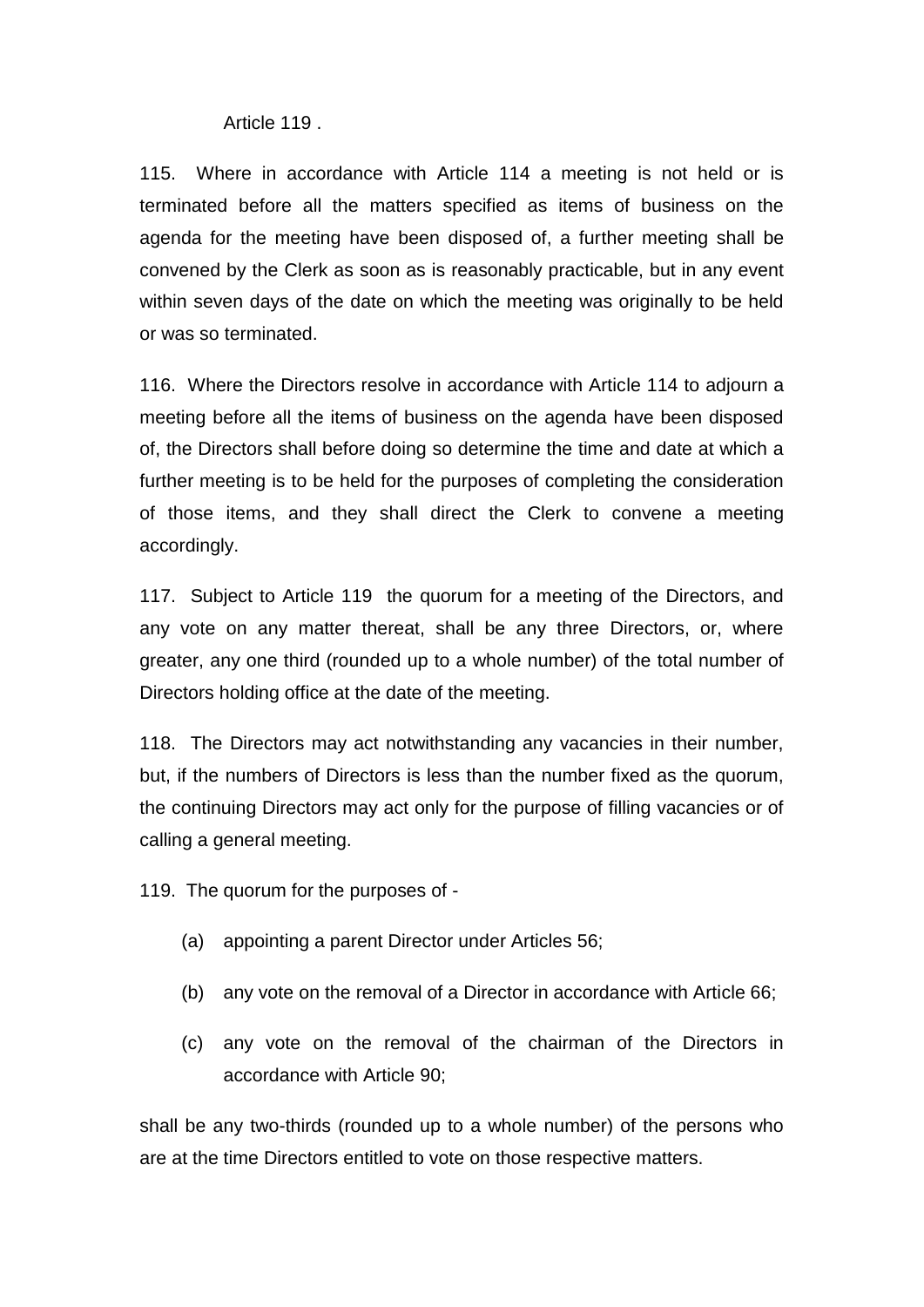120. Subject to these Articles, every question to be decided at a meeting of the Directors shall be determined by a majority of the votes of the Directors present and voting on the question. Every Director shall have one vote.

121. Subject to Articles 117-119, where there is an equal division of votes, the chairman of the meeting shall have a casting vote in addition to any other vote he may have.

122. The proceedings of the Directors shall not be invalidated by

- a. any vacancy among their number; or
- b. any defect in the election, appointment or nomination of any Director.

123. A resolution in writing, signed by all the Directors entitled to receive notice of a meeting of Directors or of a committee of Directors, shall be valid and effective as if it had been passed at a meeting of Directors or (as the case may be) a committee of Directors duly convened and held. Such a resolution may consist of several documents in the same form, each signed by one or more of the Directors.

124. Subject to Article 125, the Directors shall ensure that a copy of

a. the agenda for every meeting of the Directors;

b. the draft minutes of every such meeting, if they have been approved by the person acting as chairman of that meeting;

- c. the signed minutes of every such meeting; and
- d. any report, document or other paper considered at any such meeting,

are, as soon as is reasonably practicable, made available at every Academy to persons wishing to inspect them.

125. There may be excluded from any item required to be made available in pursuance of Article 124, any material relating to -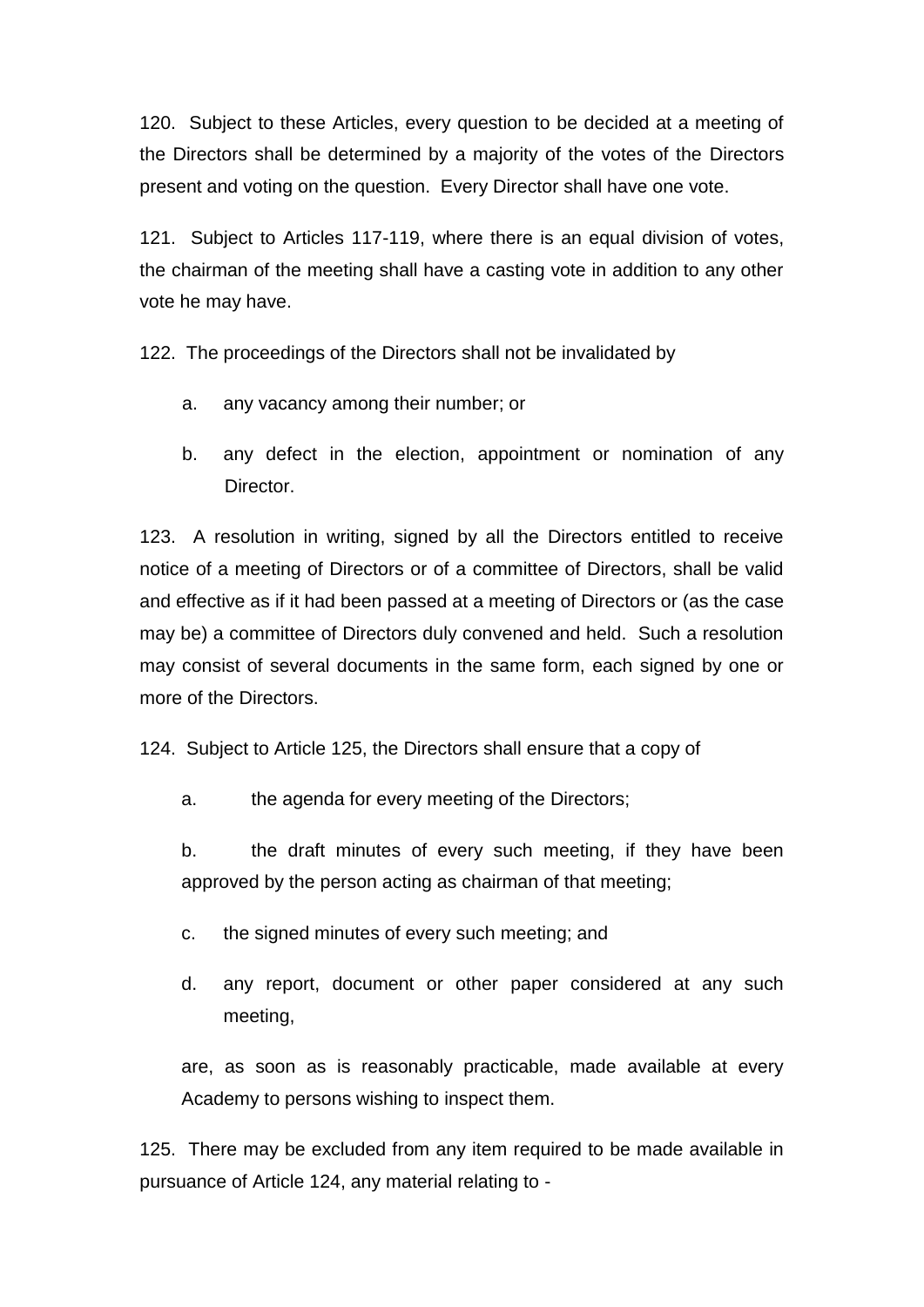a. a named teacher or other person employed, or proposed to be employed, at any Academy;

b. a named pupil or named student at, or candidate for admission to, any Academy; and

c. any matter which, by reason of its nature, the Directors are satisfied should remain confidential.

126. Any Director shall be able to participate in meetings of the Directors by telephone or video conference provided that:

a. he has given notice of his intention to do so detailing the telephone number on which he can be reached and/or appropriate details of the video conference suite from which he shall be taking part at the time of the meeting at least 48 hours before the meeting; and,

b. the Directors have access to the appropriate equipment if after all reasonable efforts it does not prove possible for the person to participate by telephone or video conference the meeting may still proceed with its business provided it is otherwise quorate.

### PATRONS AND HONORARY OFFICERS

127. The Directors may from time to time appoint any person whether or not a Member of the Company to be a patron of the Company or to hold any honorary office and may determine for what period he is to hold such office.

### THE SEAL

128. The seal, if any, shall only be used by the authority of the Directors or of a committee of Directors authorised by the Directors. The Directors may determine who shall sign any instrument to which the seal is affixed and unless otherwise so determined it shall be signed by a Director and by the Clerk or by a second Director.

### ACCOUNTS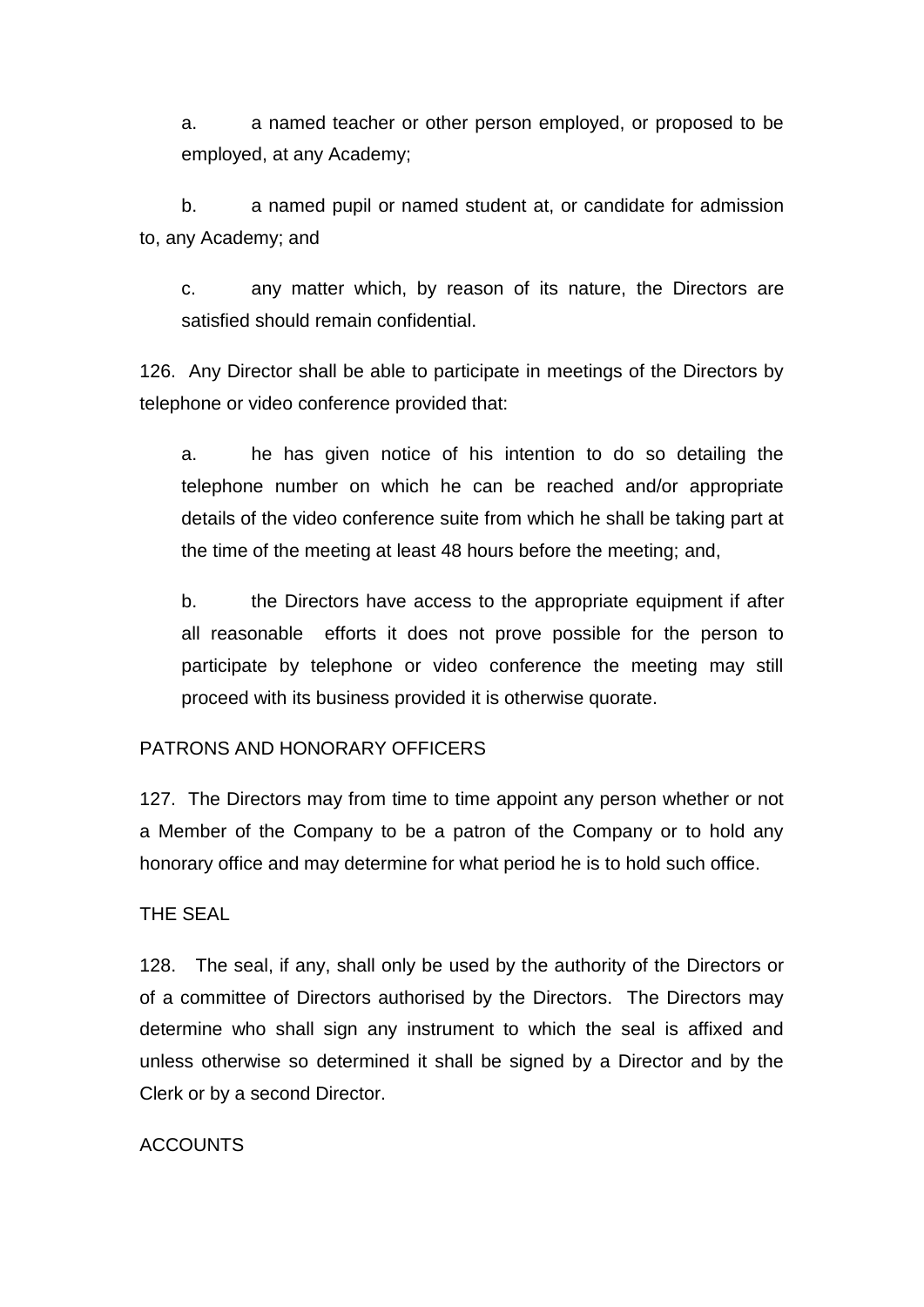129. Accounts shall be prepared in accordance with the relevant Statement of Recommended Practice as if the Company was a non-exempt charity and Parts 15 and 16 of the Companies Act 2006 and shall file these with the Secretary of State and the Principal Regulator by 31 December each Academy Financial Year.

#### ANNUAL REPORT

130. The Directors shall prepare its Annual Report in accordance with the Statement of Recommended Practice as if the Company was a non-exempt charity and shall file these with the Secretary of State and the Principal Regulator by 31 December each Academy Financial Year.

### ANNUAL RETURN

131. The Directors shall comply with their obligations under Part 24 of the Companies Act 2006 (or any statutory re-enactment or modification of that Act) with regard to the preparation of an annual return to the Registrar of Companies and in accordance with the Statement of Recommended Practice as if the Company was a non-exempt charity and to the Secretary of State and the Principal Regulator by 31 December each Academy Financial Year.

### NOTICES

132. Any notice to be given to or by any person pursuant to the Articles (other than a notice calling a meeting of the directors) shall be in writing or shall be given using electronic communications to an address for the time being notified for that purpose to the person giving the notice. In these Articles, "Address" in relation to electronic communications, includes a number or address used for the purposes of such communications.

133. A notice may be given by the Company to a Member either personally or by sending it by post in a prepaid envelope addressed to the Member at his registered address or by leaving it at that address or by giving it using electronic communications to an address for the time being notified to the Company by the Member. A Member whose registered address is not within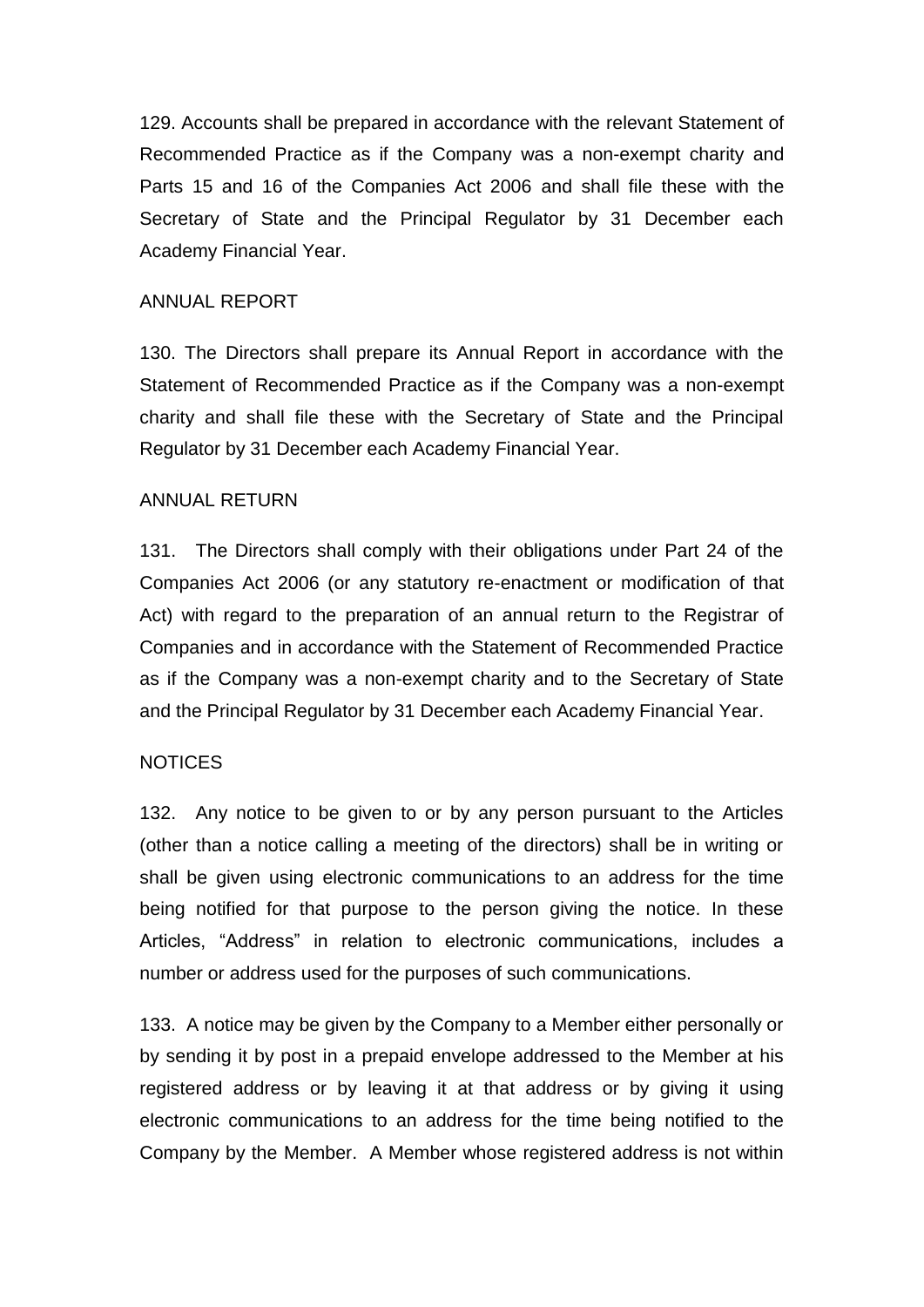the United Kingdom and who gives to the Company an address within the United Kingdom at which notices may be given to him, or an address to which notices may be sent using electronic communications, shall be entitled to have notices given to him at that address, but otherwise no such Member shall be entitled to receive any notice from the Company.

134. A Member present, either in person or by proxy, at any meeting of the Company shall be deemed to have received notice of the meeting and, where necessary, of the purposes for which it was called.

135. Proof that an envelope containing a notice was properly addressed, prepaid and posted shall be conclusive evidence that the notice was given. Proof that a notice contained in an electronic communication was sent in accordance with guidance issued by the Institute of Chartered Secretaries and Administrators shall be conclusive evidence that the notice was given. A notice shall be deemed to be given at the expiration of 48 hours after the envelope containing it was posted or, in the case of a notice contained in an electronic communication, at the expiration of 48 hours after the time it was sent.

### INDEMNITY

136. Subject to the provisions of the Companies Act 2006 and Article 6.3 every Director or other officer or auditor of the Company shall be indemnified out of the assets of the Company against any liability incurred by him in that capacity in defending any proceedings, whether civil or criminal, in which judgment is given in favour or in which he is acquitted or in connection with any application in which relief is granted to him by the court from liability for negligence, default, breach of duty or breach of trust in relation to the affairs of the Company.

### RULES

137. The Directors may from time to time make such rules or bye laws as they may deem necessary or expedient or convenient for the proper conduct and management of the Company and for purposes of prescribing classes of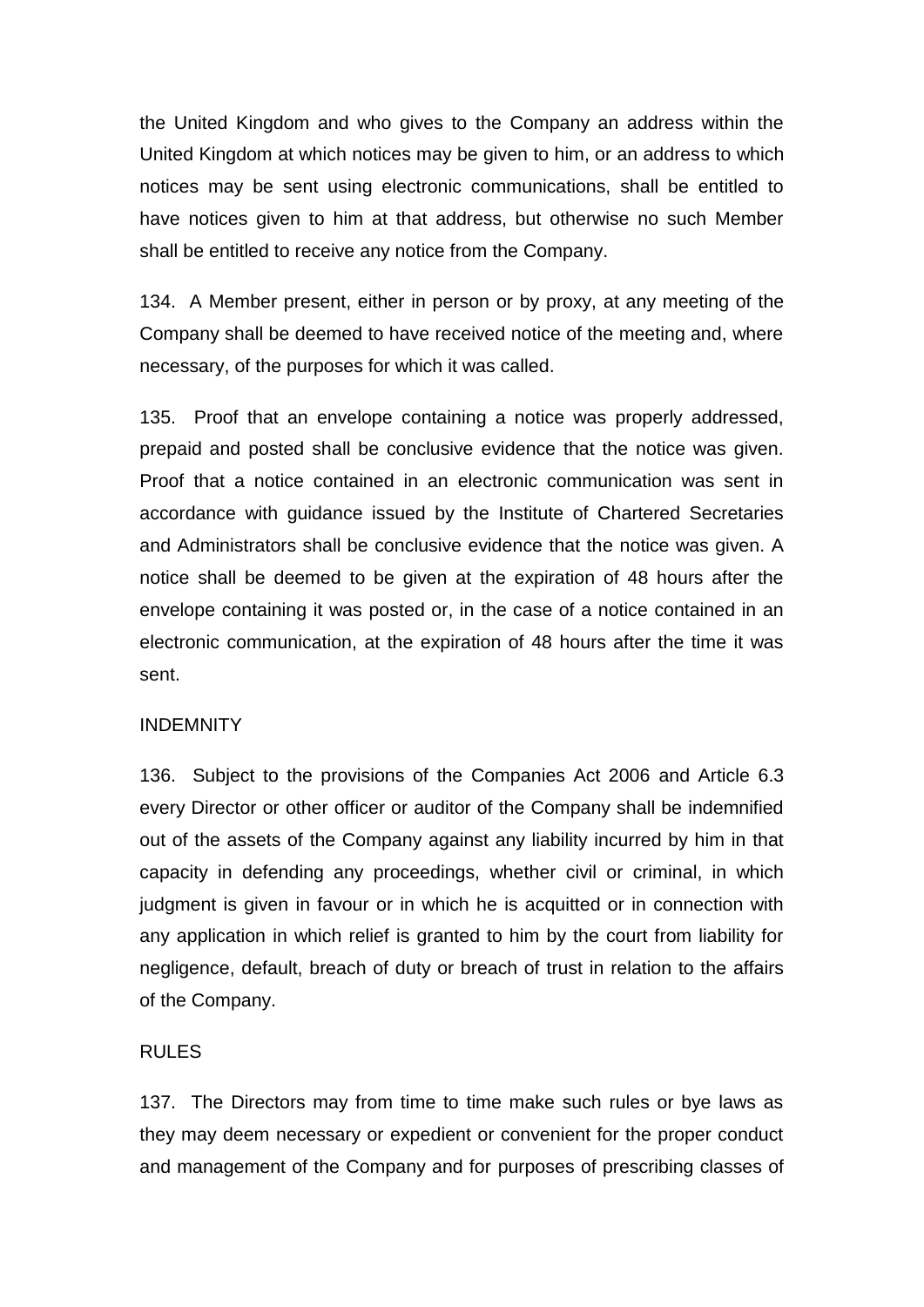and conditions of membership, and in particular but without prejudice to the generality of the foregoing, they may by such rules or bye laws regulate:

a. the admission and classification of Members of the Company (including the admission of organisations to membership) and the rights and privileges of such Members, and the conditions of membership and the terms on which Members may resign or have their membership terminated and the entrance fees, subscriptions and other fees or payments to be made by Members;

b. the conduct of Members of the Company in relation to one another, and to the Company's servants;

c. the setting aside of the whole or any part or parts of the Company's premises at any particular time or times or for any particular purpose or purposes;

d. the procedure at general meetings and meetings of the Directors and committees of the Directors and meetings of the Local Governing Bodies in so far as such procedure is not regulated by the Articles; and,

e. generally, all such matters as are commonly the subject matter of Company rules.

138. The Company in general meeting shall have power to alter, add or to repeal the rules or bye laws and the Directors shall adopt such means as they think sufficient to bring to the notice of Members of the Company all such rules or bye laws, which shall be binding on all Members of the Company. Provided that no rule or bye law shall be inconsistent with, or shall affect or repeal anything contained in the Articles.

### AVOIDING INFLUENCED COMPANY STATUS

139. Notwithstanding the number of Members from time to time, the maximum aggregate number of votes exercisable by Local Authority Associated Persons shall never exceed 19.9% of the total number of votes exercisable by Members in general meeting and the votes of the other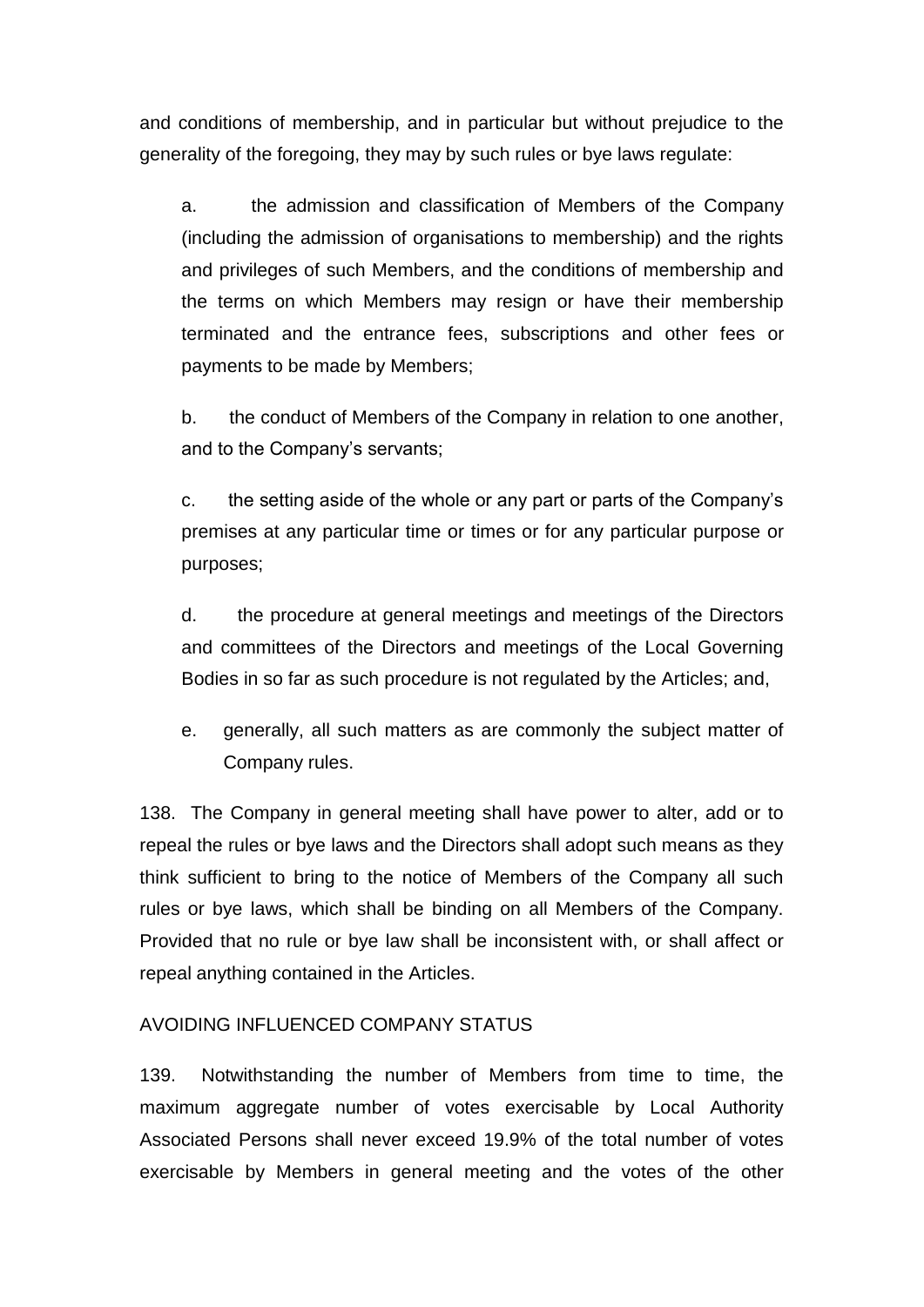Members having a right to vote at the meeting will be increased on a pro-rata basis.

140. No person who is a Local Authority Associated Person may be appointed as a Director if, once the appointment had taken effect, the number of Directors who are Local Authority Associated Persons would represent 20% or more of the total number of Directors. Upon any resolution put to the Directors, the maximum aggregate number of votes exercisable by any Directors who are Local Authority Associated Persons shall represent a maximum of 19.9% of the total number of votes cast by the Directors on such a resolution and the votes of the other Directors having a right to vote at the meeting will be increased on a pro-rata basis.

141. No person who is a Local Authority Associated Person is eligible to be appointed to the office of Director unless his appointment to such office is authorised by the local authority to which he is associated.

142. If at the time of either his becoming a Member of the Company or his first appointment to office as a Director any Member or Director was not a Local Authority Associated Person but later becomes so during his membership or tenure as a Director he shall be deemed to have immediately resigned his membership and/or resigned from his office as a Director as the case may be.

143. If at any time the number of Directors or Members who are also Local Authority Associated Persons would (but for Articles 139 to 142 inclusive) represent 20% or more of the total number of Directors or Members (as the case may be) then a sufficient number of the Directors or Members (as the case may be) who are Local Authority Associated Persons shall be deemed to have resigned as Directors or Members (as the case may be) immediately before the occurrence of such an event to ensure that at all times the number of such Directors or Members (as the case may be) is never equal to or greater than 20% of the total number of Directors or Members (as the case may be). Directors or Members (as the case may be) who are Local Authority Associated Persons shall be deemed to have resigned in order of their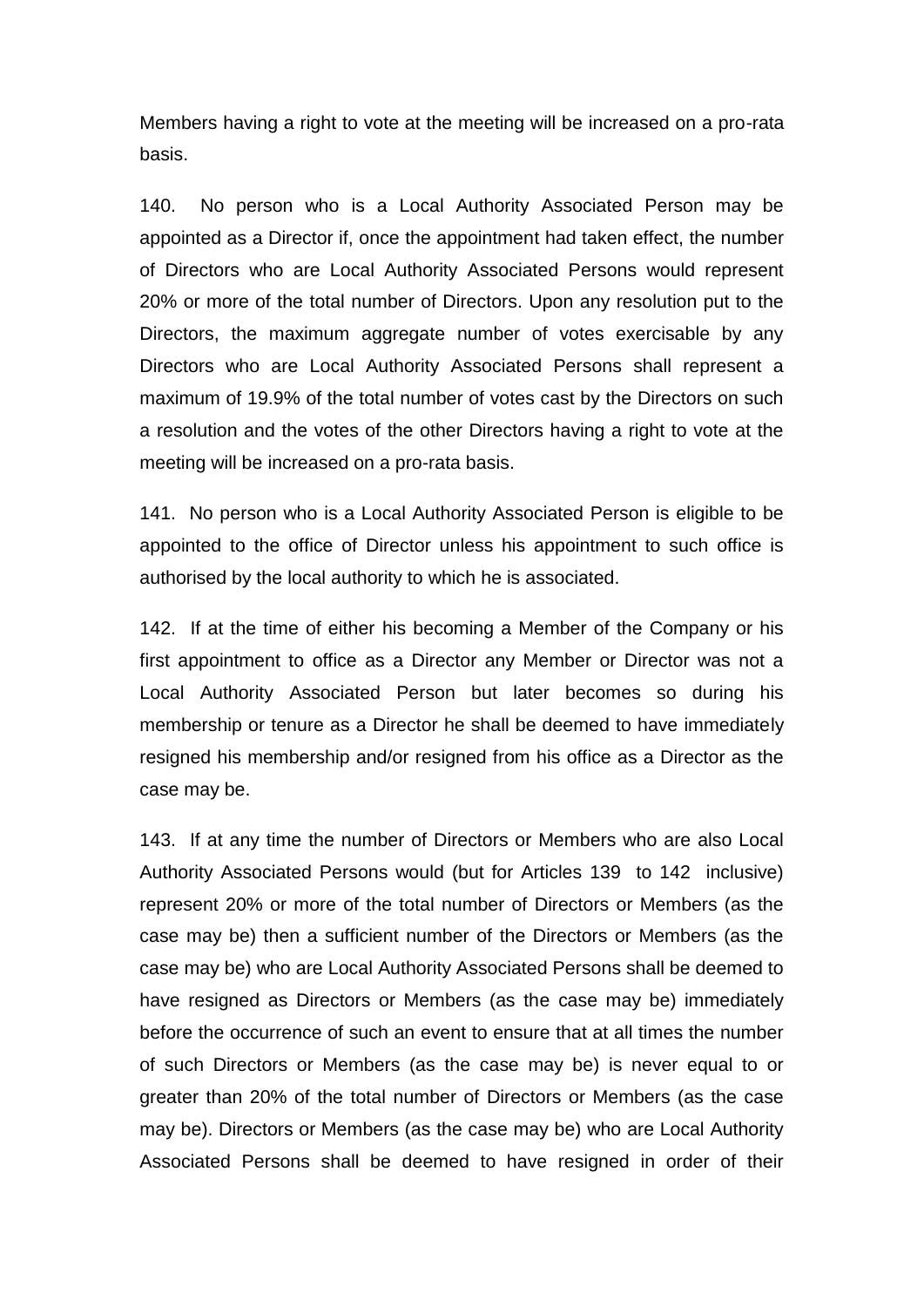appointment date the most recently appointed resigning first.

144. The Members will each notify the Company and each other if at any time they believe that the Company or any of its subsidiaries has become subject to the influence of a local authority (as described in section 69 of the Local Government and Housing Act) 1989.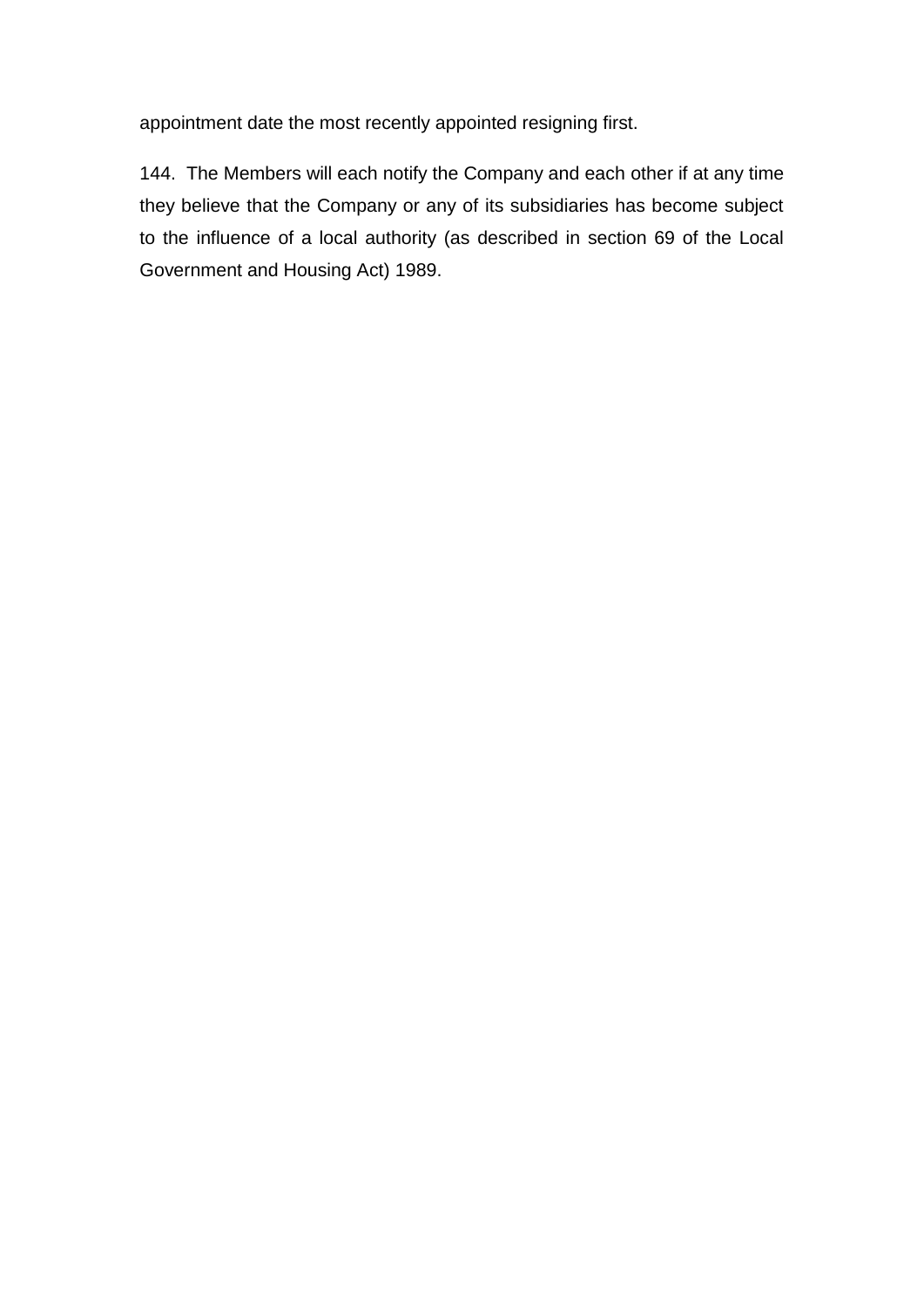**Model Memorandum of Association** 

THE COMPANIES ACT 2006

& COMPANIES (REGISTRATION) REGULATIONS 2008 (SI 2008/3014)

A COMPANY LIMITED BY GUARANTEE

MEMORANDUM OF ASSOCIATION

OF

WEST NORFOLK ACADEMIES TRUST